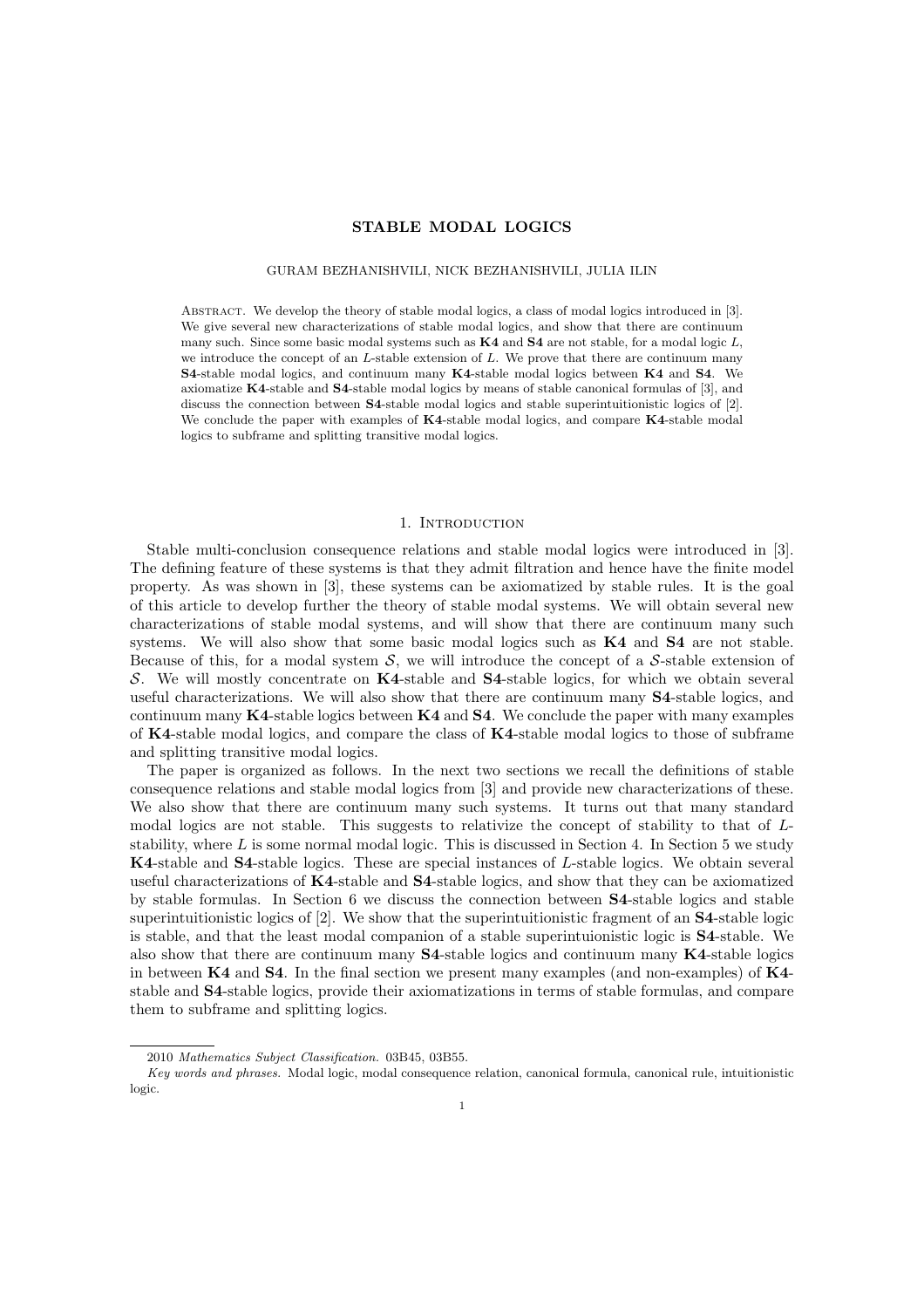# 2 GURAM BEZHANISHVILI, NICK BEZHANISHVILI, JULIA ILIN

#### 2. Stable consequence relations

We will assume the reader's familiarity with modal logic. We will use [9, 11, 6, 17] as our main references for the basic theory of normal modal logics, [7] for universal algebra, [14, 12] for modal consequence relations, and [10, 3] for multi-conclusion modal consequence relations. We will use the same notation as in [3]. We will freely use the duality between modal algebras and modal spaces (descriptive frames). In fact, we will often do not distinguish between modal algebras and their duals.

### Definition 2.1.

- (1) Let  $\mathfrak{A} = (A, \Diamond)$  and  $\mathfrak{B} = (B, \Diamond)$  be modal algebras. A Boolean homomorphism  $h : A \rightarrow B$  is stable *provided*  $\Diamond h(a) \leq h(\Diamond a)$  *for all*  $a \in A$ *.*
- (2) *We call* A *a* stable subalgebra *of* B *if A is a Boolean subalgebra of B and the inclusion*  $A \hookrightarrow B$  *is a stable embedding.*
- (3) *A class*  $K$  *of modal algebras is* stable *provided for modal algebras*  $\mathfrak{A}$  *and*  $\mathfrak{B}$ *, if*  $\mathfrak{B} \in K$  *and there is a stable embedding*  $\mathfrak{A} \rightarrow \mathfrak{B}$ *, then*  $\mathfrak{A} \in \mathcal{K}$ *.*

## Definition 2.2.

- (1) Let  $\mathfrak{X} = (X, R)$  and  $\mathfrak{Y} = (Y, R)$  be modal spaces. A map  $f : X \rightarrow Y$  is stable if it is *continuous and*  $xRu$  *<i>implies*  $f(x)Rf(y)$ .
- (2) *A class*  $K$  *of modal spaces is* stable *provided for modal spaces*  $\mathfrak{X}$  *and*  $\mathfrak{Y}$ *, if*  $\mathfrak{X} \in K$  *and there is an onto stable map*  $f: X \rightarrow Y$ *, then*  $\mathfrak{Y} \in \mathcal{K}$ *.*

By [3, Lem. 3.3],  $h : \mathfrak{A} \to \mathfrak{B}$  is stable iff its dual  $h_* : \mathfrak{B}_* \to \mathfrak{A}_*$  is stable. Consequently, a class  $K$  of modal algebras is stable iff its dual class  $K_*$  of modal spaces is stable.

Definition 2.3. *A normal modal multi-conclusion consequence relation S is* stable *provided the corresponding universal class*  $U(S) := \{ \mathfrak{A} \mid \mathfrak{A} \models S \}$  *of modal algebras is stable.* 

Stable multi-conclusion consequence relations can be axiomatized as follows. Let  $\mathfrak{A} = (A, \Diamond)$  be a finite modal algebra. For every  $a \in A$ , let  $p_a$  be a propositional letter. The *stable (multi-conclusion) rule*  $\rho(\mathfrak{A})$  is defined as  $\Gamma/\Delta$ , where

$$
\Gamma = \{ p_{a \lor b} \leftrightarrow p_a \lor p_b \mid a, b \in A \} \cup
$$

$$
\{ p_{\neg a} \leftrightarrow \neg p_a \mid a \in A \} \cup
$$

$$
\{ \Diamond p_a \to p_{\Diamond a} \mid a \in A \}
$$

and

$$
\Delta = \{ p_a \mid a \in A, a \neq 1 \}.
$$

By [3, Thm. 7.4],  $S$  is stable iff  $S$  is axiomatizable by stable rules, and by [3, Thm. 7.8], every stable multi-conclusion consequence relation has the finite model property. We next give a convenient characterization of stable multi-conclusion consequence relations. We recall (see, e.g., [7, Thm. V.2.20]) that a universal class *U* is generated by a class  $K$  iff  $U = \text{ISP}_U(K)$ , where **I**, **S**, and  $P_U$  are the operations of taking isomorphic copies, subalgebras, and ultraproducts. Note that in general  $\text{ISP}_U(\mathcal{K})$  differs from the variety generated by  $\mathcal{K}$ .

Theorem 2.4. *Let S be a normal multi-conclusion consequence relation. The following are equivalent.*

(1) *S is stable.*

- (2) *U*(*S*) *is generated by a stable class of modal algebras.*
- (3) *U*(*S*) *is generated by a stable class of finite modal algebras.*

*Proof.* The implication  $(3) \Rightarrow (2)$  is trivial. For the implication  $(2) \Rightarrow (1)$ , suppose that *K* is a stable class of modal algebras that generates  $\mathcal{U}(\mathcal{S})$ . Let  $\mathcal{A}$  be the set of finite nonisomorphic modal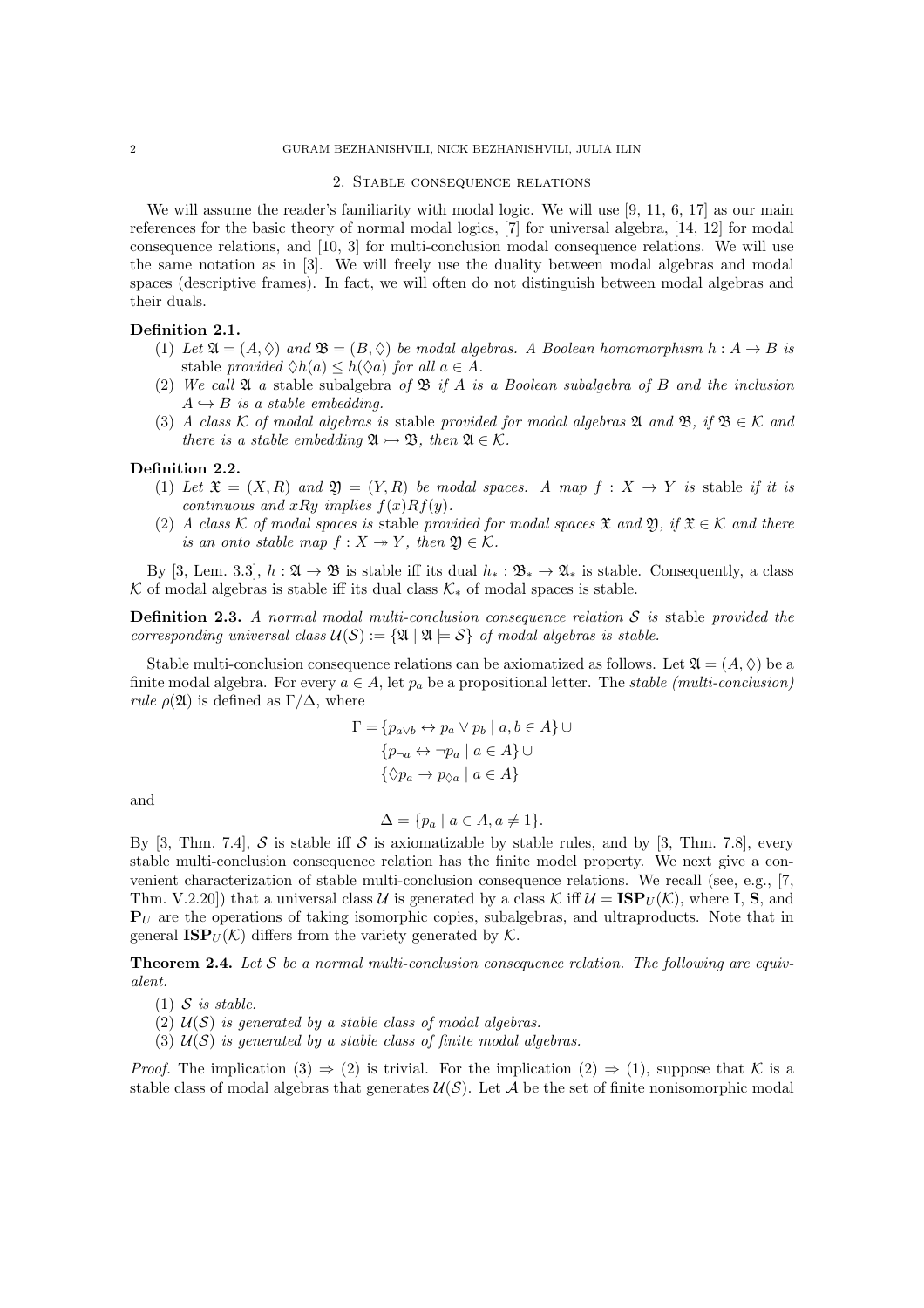algebras not belonging to *K*. We claim that *S* is axiomatizable by the stable rules  $\{\rho(\mathfrak{A}) \mid \mathfrak{A} \in \mathcal{A}\}\$ . First we show that each member of *K* satisfies  $\rho(\mathfrak{A})$  for each  $\mathfrak{A} \in \mathcal{A}$ . Indeed, if there are  $\mathfrak{B} \in \mathcal{K}$ and  $\mathfrak{A} \in \mathcal{A}$  such that  $\mathfrak{B} \not\models \rho(\mathfrak{A})$ , then by [3, Prop. 7.1], there is a stable embedding  $\mathfrak{A} \rightarrow \mathfrak{B}$ . Since  $K$  is stable,  $\mathfrak{A} \in \mathcal{K}$ , a contradiction. Because  $\mathcal{U}(\mathcal{S})$  is generated by  $\mathcal{K}$ , it follows that each member of  $\mathcal{U}(\mathcal{S})$  satisfies  $\rho(\mathfrak{A})$  for each  $\mathfrak{A} \in \mathcal{A}$ . Conversely, suppose that  $\mathfrak{B}$  satisfies  $\rho(\mathfrak{A})$  for each  $\mathfrak{A} \in \mathcal{A}$ . If  $\mathfrak{B} \notin \mathcal{U}(\mathcal{S})$ , then there is a multi-conclusion rule  $\Gamma/\Delta$  such that  $\mathcal{S} \vdash \Gamma/\Delta$  but  $\mathfrak{B} \not\models \Gamma/\Delta$ . By [3, Thm. 7.8], there is a finite stable subalgebra  $\mathfrak{B}'$  of  $\mathfrak{B}$  such that  $\mathfrak{B}' \not\models \Gamma/\Delta$ . Since  $\mathfrak{B}'$  is a stable subalgebra of  $\mathfrak{B}$ , by  $[3, Prop. 7.1], \mathfrak{B} \not\models \rho(\mathfrak{B}')$ . As  $\mathfrak{B}$  satisfies  $\rho(\mathfrak{A})$  for each  $\mathfrak{A} \in \mathcal{A}$ , we see that  $\mathfrak{B}' \in \mathcal{K}$ , so  $\mathfrak{B}' \in \mathcal{U}(\mathcal{S})$ . But this contradicts to  $\mathfrak{B}' \not\models \Gamma/\Delta$ . Therefore,  $\mathfrak{B} \in \mathcal{U}(\mathcal{S})$ , and so  $\mathcal{S}$  is axiomatizable by the stable rules  $\{\rho(\mathfrak{A}) \mid \mathfrak{A} \in \mathcal{A}\}\$ . Thus,  $\mathcal{S}$  is stable by [3, Thm. 7.4].

Finally, for the implication  $(1) \Rightarrow (3)$ , suppose *S* is stable. By [3, Thm. 7.8], *S* has the finite model property, so  $U(S)$  is generated by the class  $K$  of its finite members. Since  $S$  is stable,  $U(S)$  is stable by [3] Thus  $K$  is stable, completing the proof is stable by [3, Thm. 7.4]. Thus,  $K$  is stable, completing the proof.

Remark 2.5. From next section on we will be mostly concerned with stable modal logics. But all the results we obtain have obvious analogues for multi-conclusion modal consequence relations, which often have even easier proofs. Because of this, we will often not discuss these analogues explicitly.

#### 3. Stable modal logics

Stable modal logics were introduced in [3]. They can be defined as those normal modal logics *L* whose corresponding variety  $V(L)$  is generated by a stable universal class. By [3, Thm. 7.8], stable modal logics have the finite modal property. The next theorem is an analogue of Theorem 2.4 and provides a convenient characterization of stable modal logics.

We recall that an element *a* of a modal algebra  $\mathfrak{A}$  is an *opremum* if  $a \neq 1$  and for each  $b \neq 1$ there is  $n \in \omega$  with  $\blacksquare_n a \leq c$ , where  $\square^0 a = a$ ,  $\square^{n+1} a = \square \square^n a$ , and  $\square_n a = \bigwedge_{k \leq n} \square^k a$ . A modal algebra  $\mathfrak A$  is subdirectly irreducible iff it has an opremum.

An element *x* of a modal space  $\mathfrak{X} = (X, R)$  is a *root* if  $X = R^{\omega}[x]$  and a *topo-root* if  $R^{\omega}[x]$  is dense in X, where  $R^0[x] = \{x\}$ ,  $R^{n+1}[x] = R[R^n[x]]$ , and  $R^{\omega}[x] = \bigcup_{n \in \omega} R^n[x]$ . We call  $\mathfrak X$  rooted if it has a root, and *topo-rooted* if the set of topo-roots is not co-dense (the interior is nonempty). By [16, Thm. 2], a modal algebra  $\mathfrak A$  is subdirectly irreducible iff its dual modal space  $\mathfrak A_*$  is topo-rooted. Therefore, if  $\mathfrak A$  is finite, then  $\mathfrak A$  is subdirectly irreducible iff  $\mathfrak A_*$  is rooted [15, Thm. 3.1]. Since the topology on a finite modal spaces is discrete, we will identify finite modal spaces with finite Kripke frames.

Theorem 3.1. *Let L be a normal modal logic. The following are equivalent.*

- (1) *L is stable.*
- (2)  $V(L)$  *is generated by a stable class of modal algebras.*
- (3)  $V(L)$  *is generated by a stable class of finite modal algebras.*
- (4)  $V(L)$  *is generated by a stable class of finite subdirectly irreducible modal algebras.*

*Proof.* The implications  $(4) \Rightarrow (3) \Rightarrow (2)$  are trivial. For the implication  $(2) \Rightarrow (1)$ , suppose that  $V(L)$  is generated by a stable class *K*. By Theorem 2.4, the universal class  $U(K)$  generated by K is stable. Clearly  $\mathcal{U}(\mathcal{K})$  and  $\mathcal{K}$  generate the same variety  $\mathcal{V}(L)$ , so  $\mathcal{V}(L)$  is generated by a stable universal class, and hence *L* is stable. For the implication  $(1) \Rightarrow (3)$ , suppose *L* is stable. Then  $V(L)$  is generated by a stable universal class *K*. By Theorem 2.4, *K* is generated by its finite members, which is a stable class since  $K$  is stable. Thus,  $V(L)$  is generated by a stable class of finite modal algebras.

Finally, for the implication  $(3) \Rightarrow (4)$ , suppose K is a stable class of finite modal algebras that generates  $V(L)$ . Let  $K_{si}$  be the class of all subdirectly irreducible members of K. It is sufficient to show that  $\mathcal{K}_{si}$  generates  $\mathcal{V}(L)$ , and for this it is sufficient to show that  $\mathcal K$  is contained in the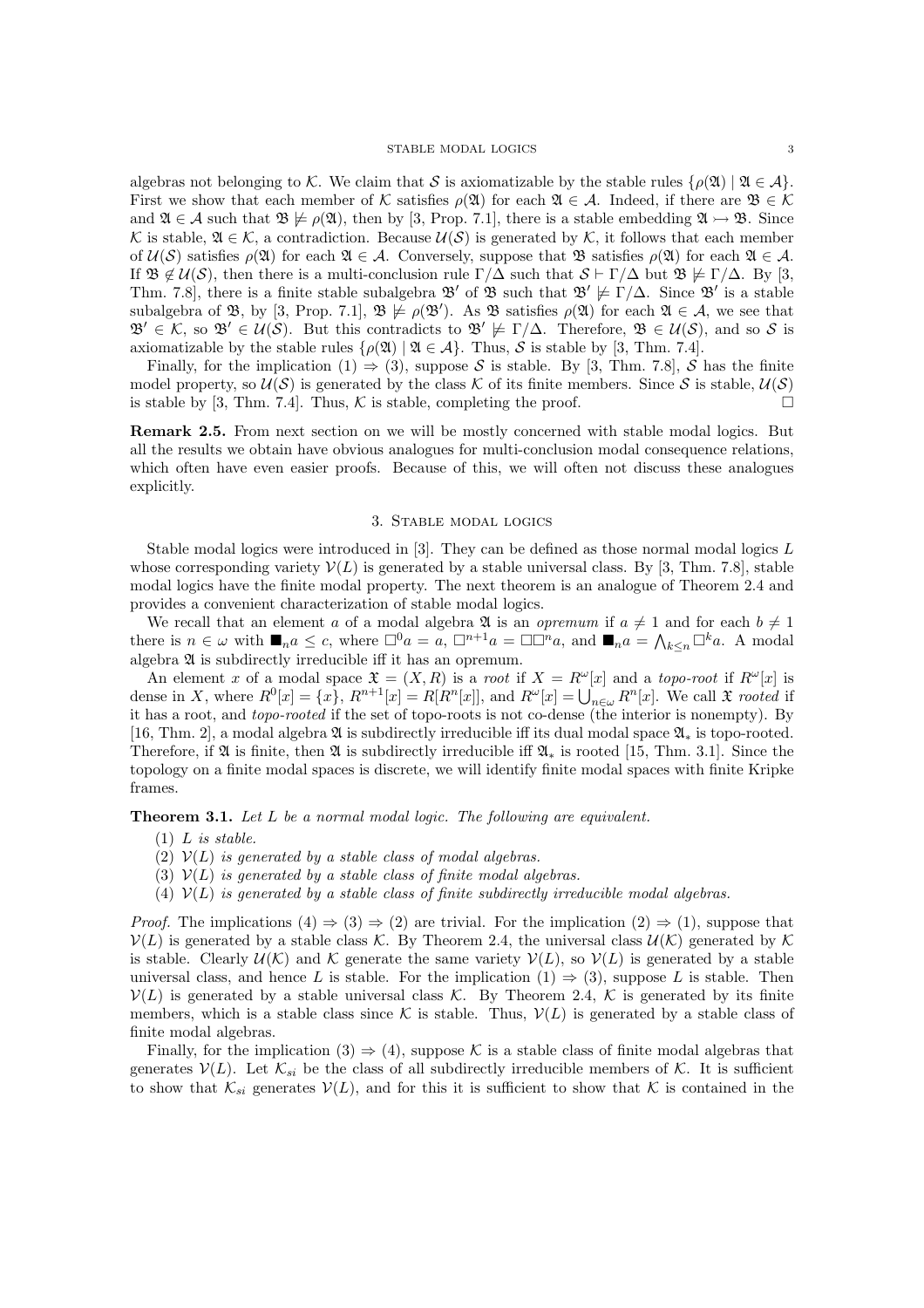variety generated by  $\mathcal{K}_{si}$ . Suppose  $\mathfrak{A} \in \mathcal{K}$ . If  $\mathfrak{A}$  is subdirectly irreducible, then  $\mathfrak{A} \in \mathcal{K}_{si}$ , and there is nothing to prove. Otherwise  $\mathfrak A$  is a subdirect product of its finite subdirectly irreducible homomorphic images. Therefore, to conclude that  $\mathfrak{A}$  is in the variety generated by  $\mathcal{K}_{si}$ , it is sufficient to see that every subdirectly irreducible homomorphic image  $\mathfrak{B}$  of  $\mathfrak{A}$  belongs to this variety. Let  $\mathfrak{B}$ be a subdirectly irreducible homomorphic image of  $\mathfrak{A}$ . Since  $\mathfrak{A}$  is finite, so is  $\mathfrak{B}$ . Therefore, the dual  $\mathfrak{Y} = (Y, R)$  of  $\mathfrak{B}$  is rooted. Let  $\mathfrak{Y}' = (Y', R')$  be obtained from  $\mathfrak{Y}$  by adding a new reflexive root that sees every point of  $\mathfrak{Y}$ ; that is,  $Y' = Y \cup \{r\}$  for some  $r \notin Y$  and  $R' = R \cup \{(r, x) \mid x \in Y'\}$ . Let  $\mathfrak X$  be the dual of  $\mathfrak A$ . Since  $\mathfrak B$  is a homomorphic image of  $\mathfrak A$ , we see that  $\mathfrak A$  is a generated subframe of  $\mathfrak X$ . Since  $\mathfrak A$  is not subdirectly irreducible, but  $\mathfrak B$  is,  $\mathfrak X$  is not rooted, but  $\mathfrak Y$  is. So  $\mathfrak Y \neq \mathfrak X$ . Define  $f: X \to Y'$  by mapping the points of *Y* to themselves and every other point of *X* to *r*. It is easy to see that *f* is an onto stable map. Therefore, there is a stable embedding from the dual algebra  $\mathfrak{B}'$  of  $\mathfrak{A}'$  to  $\mathfrak{A}$ . Since  $\mathfrak{A} \in \mathcal{K}$  and  $\mathcal{K}$  is stable, we conclude that  $\mathfrak{B}' \in \mathcal{K}$ . As  $\mathfrak{A}'$  is finite and rooted,  $\mathfrak{B}'$  is subdirectly irreducible, and hence  $\mathfrak{B}' \in \mathcal{K}_{si}$ . Now,  $\mathfrak{Y}$  is a generated subframe of  $\mathfrak{Y}'$ , so  $\mathfrak{B}$  is a homomorphic image of  $\mathfrak{B}'$ , and hence  $\mathfrak{B}$  belongs to the variety generated by  $\mathcal{K}_{si}$ , as desired.  $\Box$ 

As we already pointed out, we will often not distinguish between modal algebras and their duals. So if  $\mathfrak A$  is a finite modal algebra and  $\mathfrak X$  is its dual, then we often write  $\rho(\mathfrak X)$  instead of  $\rho(\mathfrak A)$ . As usual, we denote a reflexive point by  $\circ$  and an irreflexive point by  $\bullet$ .

We let **Form** be the inconsistent logic,  $KD := K + (\Box p \rightarrow \Diamond p)$  be the logic of serial frames, and  $KT := K + (p \to \Diamond p)$  be the logic of reflexive frames. As follows from [3, Thm. 8.3], Form is axiomatized by  $\rho(\circ)$ , KD is axiomatized by  $\rho(\bullet)$  and  $\rho(\frac{\bullet}{\lambda})$ , and KT is axiomatized by  $\rho(\bullet)$  and  $\rho(\bullet\rightarrow\infty)$ . We give more examples in the next theorem.

#### Theorem 3.2.

- (1) *For a finite modal algebra* A*, let* Stable(A) *be the class of modal algebras that are isomorphic to stable subalgebras of*  $\mathfrak{A}$ *, and let*  $L(\text{Stable}(\mathfrak{A}))$  *be the logic of*  $\text{Stable}(\mathfrak{A})$ *. Then*  $L(\text{Stable}(\mathfrak{A}))$  *is a stable modal logic.*
- (2) *Every extension of* S5 *is a stable modal logic.*

*Proof.* (1). Clearly  $\text{Stable}(\mathfrak{A})$  is a stable class of finite modal algebras. Now apply Theorem 3.1.

 $(2)$ . It is well known that an **S5**-algebra is subdirectly irreducible iff its dual is a cluster. It is easy to see that the class of finite clusters is a stable class. Since S5 is the logic of this class, S5 is a stable logic by Theorem 3.1. It is also well known that for every extension *L* of S5 there is *n* such that *L* is the logic of *m*-clusters for  $m \leq n$ . This class is stable by the same reasoning. Thus, every extension of **S5** is stable. every extension of  $S5$  is stable.

We next show that there are continuum many stable modal logics. In fact, we will see that there are continuum many stable logics above the logic  $wK4$  of weakly transitive frames, where a frame  $\mathfrak{F} = (X, R)$  is *weakly transitive* provided *xRy*, *yRz*, and  $x \neq z$  imply *xRz*. For our proof we will make use of Jankov formulas for finite  $wK4$ -algebras from [1]. For a finite subdirectly irreducible wK4-algebra  $\mathfrak A$  let  $\chi(\mathfrak A)$  be the Jankov formula of  $\mathfrak A$ . Then for a wK4-algebra  $\mathfrak B$ , we have

 $\mathfrak{B} \not\models \chi(\mathfrak{A})$  iff  $\mathfrak{A}$  is a subalgebra of a homomorphic image of  $\mathfrak{B}$  (see [1, Prop. 7.5]).

Dually, if  $\mathfrak{F}$  is a finite rooted weakly transitive frame and  $\mathfrak{G}$  is an arbitrary weakly transitive space, then we have

 $\mathfrak{G} \not\models \chi(\mathfrak{F})$  iff  $\mathfrak{F}$  is a p-morphic image of a generated subframe of  $\mathfrak{G}$ .

Theorem 3.3. *There is a continuum of weakly transitive non-transitive stable modal logics.*

*Proof.* For  $n \geq 3$  let  $\mathfrak{C}_n = (X_n, R_n)$  be the irreflexive *n*-point cluster depicted in Figure 1; that is,  $X_n = \{x_1, \ldots, x_n\}$  and  $R_n = \{(x_i, x_j) \in X_n \times X_n \mid i \neq j\}.$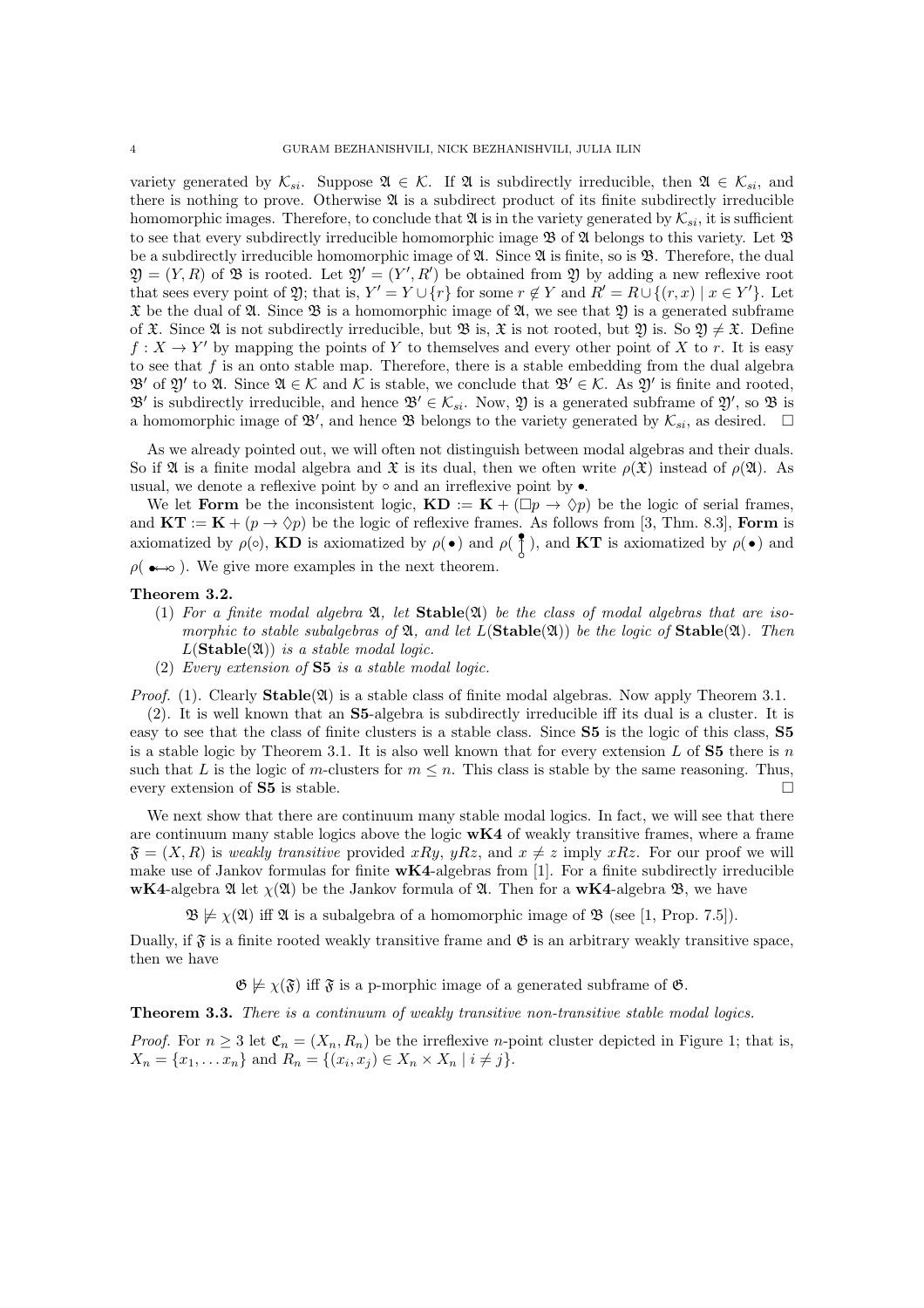STABLE MODAL LOGICS 5



### Figure 1

Let  $\mathbb{N}_{\geq 3} := \{ n \in \mathbb{N} \mid n \geq 3 \}$ . For  $I \subseteq \mathbb{N}_{\geq 3}$  set

$$
\mathcal{K}_I = \{ \mathfrak{X} \mid \exists n \in I \text{ such that } \mathfrak{X} \text{ is a stable image of } \mathfrak{C}_n \}.
$$

It is clear that  $K_I$  is a stable class of modal spaces. Let  $L_I$  be the logic of  $K_I$ . Since  $K_I$  is stable, by Theorem 3.1,  $L_I$  is a stable modal logic. We show that if  $I \neq J$ , then  $L_I \neq L_J$ . For this we first show that  $n \in I$  iff  $\chi(\mathfrak{C}_n) \notin L_I$ . If  $n \in I$ , then  $\mathfrak{C}_n \in \mathcal{K}_I$ , so  $\mathfrak{C}_n \models L_I$ . Clearly  $\mathfrak{C}_n \not\models \chi(\mathfrak{C}_n)$ , which implies that  $\chi(\mathfrak{C}_n) \notin L_I$ . Conversely, suppose that  $\chi(\mathfrak{C}_n) \notin L_I$ . Since  $L_I$  is the logic of  $\mathcal{K}_I$ , there is  $\mathfrak{X} \in \mathcal{K}_I$  such that  $\mathfrak{X} \not\models \chi(\mathfrak{C}_n)$ . Therefore,  $\mathfrak{C}_n$  is a p-morphic image of a generated subframe of  $\mathfrak X$ . But the only generated subframe of  $\mathfrak X$  is  $\mathfrak X$ , so  $\mathcal K_I$  is closed under generated subframes. Also a p-morphic image of  $\mathfrak{X}$  is a stable image of  $\mathfrak{X}$ , and  $\mathcal{K}_I$  is closed under stable images. Thus,  $\mathfrak{C}_n \in \mathcal{K}_I$ . If  $n \notin I$ , then there is  $m \in I$  and an onto stable map  $f : \mathfrak{C}_m \to \mathfrak{C}_n$ . Since  $m = |\mathfrak{C}_m| > |\mathfrak{C}_n| = n$ , we see that *f* must identify at least two points of  $\mathfrak{C}_m$ . Therefore, there are distinct  $x, y \in \mathfrak{C}_m$ with  $f(x) = f(y)$ . Thus,  $xR_my$  and  $f(x)R_nf(y)$ , which is a contradiction because f is stable. Consequently,  $n \in I$ , and so  $n \in I$  iff  $\chi(\mathfrak{C}_n) \notin L_I$ . Now, if  $I \neq J$ , then without loss of generality we may assume that there is  $n \in I \setminus J$ . Therefore,  $\chi(\mathfrak{C}_n) \in L_J \setminus L_I$ , and hence  $L_I \neq L_J$ . Since each  $\mathfrak{C}_n$  is weakly transitive and non-transitive, we conclude that  $\{L_I \mid I \subseteq \mathbb{N}_{\geq 3}\}$  is a continual family of weakly transitive non-transitive stable logics. of weakly transitive non-transitive stable logics.

On the other hand, we will see in Section 7 that many well-known modal logics are not stable. For example, by Theorem 7.6, none of the logics K4*,* S4*,* KB, and K5 is stable, and neither are the logics GL, S4*.*Grz, K4*.*1, and S4*.*1. This motivates the key definition of the next section.

### 4. *L*-stable modal logics

Since many well-known modal logics are not stable, we require to relativize the concept of stability as follows.

#### Definition 4.1.

- (1) *Suppose*  $K$  *and*  $V$  *are two classes of modal algebras with*  $K \subseteq V$ *. We say that*  $K$  *is*  $V$ -stable (*or* stable within *V*) *provided for*  $\mathfrak{A}, \mathfrak{B} \in V$ *, if*  $\mathfrak{B} \in \mathcal{K}$  *and there is a stable embedding*  $\mathfrak{A} \rightarrow \mathfrak{B}$ *, then*  $\mathfrak{A} \in \mathcal{K}$ *.*
- (2) *Suppose S is a normal modal multi-conclusion consequence relation and T is a normal extension of S. We say that*  $T$  *is S*-stable (*or* stable over *S*) *provided the universal class*  $U(T)$  *is*  $U(S)$ -stable.
- (3) *Suppose L is a normal modal logic and M is a normal extension of L. We say that M is L*-stable (*or* stable over *L*) *provided the variety*  $V(M)$  *is generated by a universal class which is*  $V(L)$ *-stable.*

**Lemma 4.2.** *Suppose*  $L, M, N$  *are normal modal logics with*  $L \subseteq M \subseteq N$ *.* 

- (1) *If M is stable, then M is L-stable.*
- (2) *If N is L-stable, then N is M-stable.*
- (3) If  $V(M)$  is a  $V(L)$ -stable class, then N is M-stable iff N is L-stable.

*Proof.* (1). Since *M* is stable,  $V(M)$  is generated by a stable universal class *K*. As *K* is stable, it is obviously  $V(L)$ -stable. Thus, M is L-stable.

(2). Apply an argument similar to (1).

*...*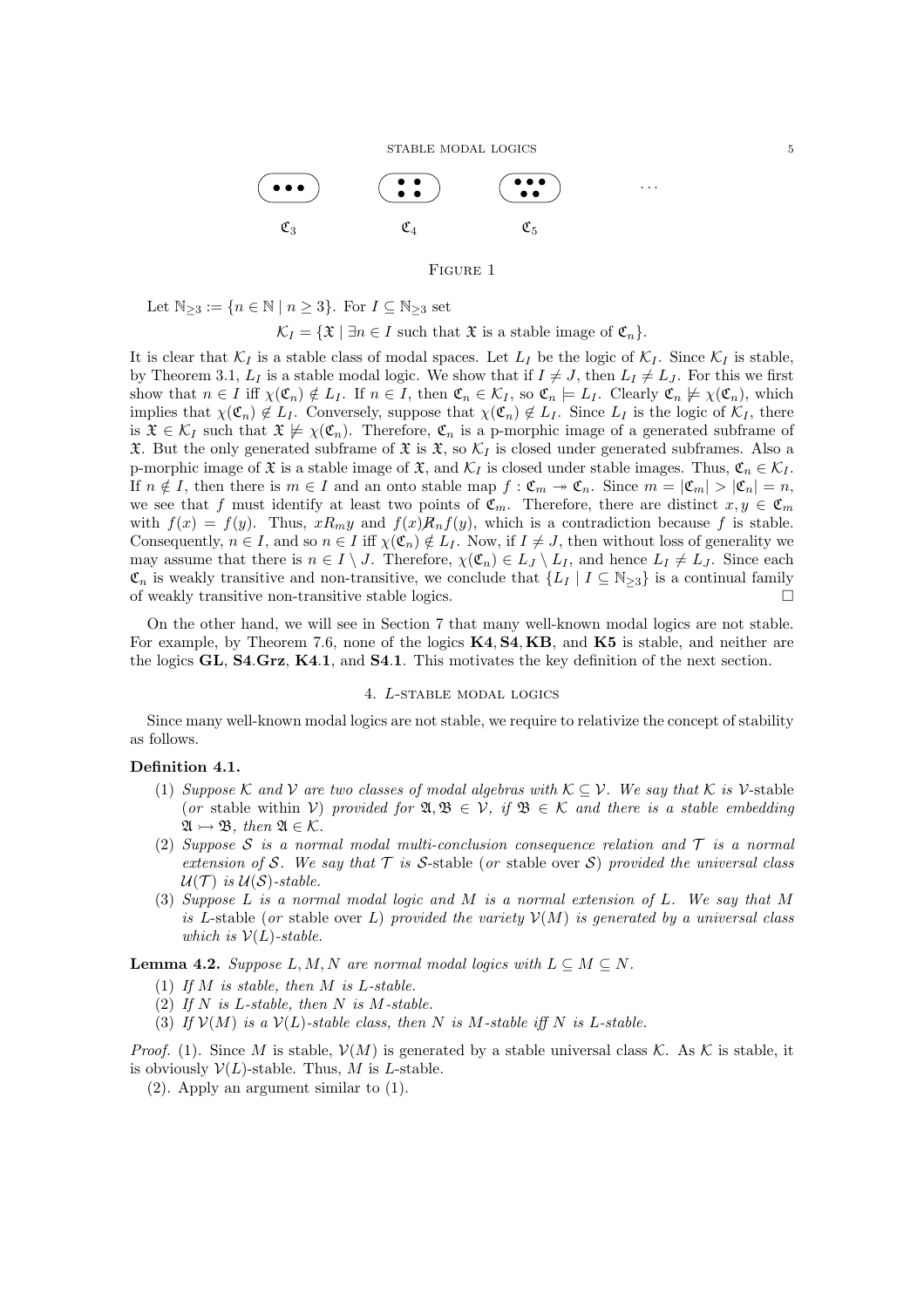(3). One implication follows from (2). For the other, suppose *N* is *M*-stable. Then  $\mathcal{V}(N)$ is generated by a universal class *K* which is  $V(M)$ -stable. Since  $V(M)$  is  $V(L)$ -stable, *K* is also  $V(L)$ -stable. Therefore, *N* is *L*-stable.  $V(L)$ -stable. Therefore, *N* is *L*-stable.

We next show that Theorem 3.1 has an obvious generalization to *L*-stable logics, provided *L* admits filtration. We recall the algebraic account of filtrations given in [3, Sec. 4].

**Definition 4.3.** Suppose  $\mathfrak{A} = (A, \Diamond)$  *is a modal algebra, V is a valuation on*  $\mathfrak{A}$ *, and*  $\Sigma$  *is a finite set of formulas closed under subformulas. Let*  $A'$  be the Boolean subalgebra of  $A$  generated by  $V(\Sigma)$ . *Then A*<sup>*i*</sup> *is finite because*  $\Sigma$  *is finite. Set*  $D = \{V(\varphi) \mid \Diamond \varphi \in \Sigma\}$ *. Let*  $\Diamond'$  *be a modal operator on A<sup>'</sup> and*  $V'$  *be a valuation on*  $\mathfrak{A}' = (A', \Diamond')$  *satisfying* 

- *The inclusion*  $\mathfrak{A}' \hookrightarrow \mathfrak{A}$  *is a stable embedding:*
- $V'(p) = V(p)$  *for all propositional letters*  $p \in \Sigma$ *;*
- $\Diamond$ <sup>*'a*</sup> =  $\Diamond$ *a for all a*  $\in$  *D.*

*Then*  $(\mathfrak{A}', V')$  *is called a* filtration of  $(\mathfrak{A}, V)$  through  $\Sigma$ .

By the Filtration Lemma (see [3, Lem. 4.4]), if  $(\mathfrak{A}', V')$  is a filtration of  $(\mathfrak{A}, V)$  through  $\Sigma$ , then  $V(\varphi) = V'(\varphi)$  for all  $\varphi \in \Sigma$ .

Definition 4.4. *A normal modal logic L* admits filtration *if for every L-algebra* A*, every valuation V* on  $\mathfrak{A}$ , and every finite set  $\Sigma$  of formulas closed under subformulas, there is a filtration  $(\mathfrak{A}', V')$ *of*  $(\mathfrak{A}, V)$  *through*  $\Sigma$  *such that*  $\mathfrak{A}'$  *is an L-algebra.* 

It is easy to see that if *L* admits filtration, then *L* has the finite model property. Indeed, if  $L \not\vdash \varphi$ , then there is an *L*-algebra  $\mathfrak A$  and a valuation *V* on  $\mathfrak A$  such that  $\mathfrak A \not\models \varphi$ . Let  $\Sigma$  be the set of subformulas of  $\varphi$ . Since *L* admits filtration, there is a finite *L*-algebra  $\mathfrak{A}'$  and a valuation *V'* on  $\mathfrak{A}'$ such that  $(\mathfrak{A}', V')$  is a filtration of  $(\mathfrak{A}, V)$  through  $\Sigma$ . By the Filtration Lemma,  $\mathfrak{A}' \not\models \varphi$ . Thus, *L* has the finite model property.

Theorem 4.5. *Suppose L is a normal modal logic that admits filtration and M is a normal extension of L. The following are equivalent.*

- (1) *M is L-stable.*
- (2) *M is axiomatizable over L by stable rules of finite L-algebras.*
- (3)  $V(M)$  *is generated by a*  $V(L)$ -stable class of modal algebras.
- (4)  $V(M)$  *is generated by a*  $V(L)$ -stable class of finite modal algebras.

*Proof.* The proof is very similar to the proofs of Theorem 3.1 and [3, Thm. 7.4]. One simply has to use *L*-filtrations instead of arbitrary filtrations in the corresponding steps. As an example, we prove the implication (1)  $\Rightarrow$  (2). Suppose that *M* is *L*-stable. Then  $V(M)$  is generated by an *L*-stable universal class  $K$ . Let  $A$  be the set of finite nonisomorphic *L*-algebras not belonging to  $K$ . Let  $\mathfrak{B}$  be an *L*-algebra. We claim that  $\mathfrak{B} \in \mathcal{K}$  iff  $\mathfrak{B} \models \rho(\mathfrak{A})$  for each  $\mathfrak{A} \in \mathcal{A}$ . Suppose  $\mathfrak{B} \in \mathcal{K}$ . If there is  $\mathfrak{A} \in \mathcal{A}$  with  $\mathfrak{B} \not\models \rho(\mathfrak{A})$ , then by [3, Prop. 7.1], there is a stable embedding  $\mathfrak{A} \rightarrow \mathfrak{B}$ . Since *K* is *L*-stable,  $\mathfrak{A} \in \mathcal{K}$ , contradicting  $\mathfrak{A} \in \mathcal{A}$ . Therefore,  $\mathfrak{B} \models \rho(\mathfrak{A})$  for each  $\mathfrak{A} \in \mathcal{A}$ . Conversely, suppose  $\mathfrak{B}$  satisfies  $\rho(\mathfrak{A})$  for each  $\mathfrak{A} \in \mathcal{A}$ . If  $\mathfrak{B} \notin \mathcal{K}$ , then since  $\mathcal{K}$  is a universal class, there is a multi-conclusion rule  $\Gamma/\Delta$  such that  $K \models \Gamma/\Delta$  but  $\mathfrak{B} \not\models \Gamma/\Delta$ . Let *V* be a valuation on  $\mathfrak{B}$ refuting  $\Gamma/\Delta$ , and let  $\Sigma$  be the set of subformulas of  $\Gamma \cup \Delta$ . Since *L* admits filtration, there is a finite L-algebra  $\mathfrak A$  and a valuation  $V'$  on  $\mathfrak A$  such that  $(\mathfrak A, V')$  is a filtration of  $(\mathfrak B, V)$  through  $\Sigma$ . Therefore,  $\mathfrak A$  refutes  $\Gamma/\Delta$ , yielding  $\mathfrak A \notin \mathcal K$ . Thus,  $\mathfrak A \in \mathcal A$ . On the other hand, since  $\mathfrak A$  is a stable subalgebra of  $\mathfrak{B}$ , by [3, Prop. 7.1],  $\mathfrak{B} \not\models \rho(\mathfrak{A})$ . The obtained contradiction proves that  $\mathfrak{B} \in \mathcal{K}$  iff  $\mathfrak{B} \models \rho(\mathfrak{A})$  for each  $\mathfrak{A} \in \mathcal{A}$ . Since  $\mathcal{K}$  generates  $\mathcal{V}(M)$ , we conclude that  $M$  is axiomatized over  $L$  by  $\{o(\mathfrak{A}) \mid \mathfrak{A} \in \mathcal{A}\}\$  $\{\rho(\mathfrak{A}) \mid \mathfrak{A} \in \mathcal{A}\}.$ 

Remark 4.6. If the finite frames of *L* are closed under the operation of adding a new reflexive root that sees every point, then a straightforward adjustment of the proof of Theorem 3.1 shows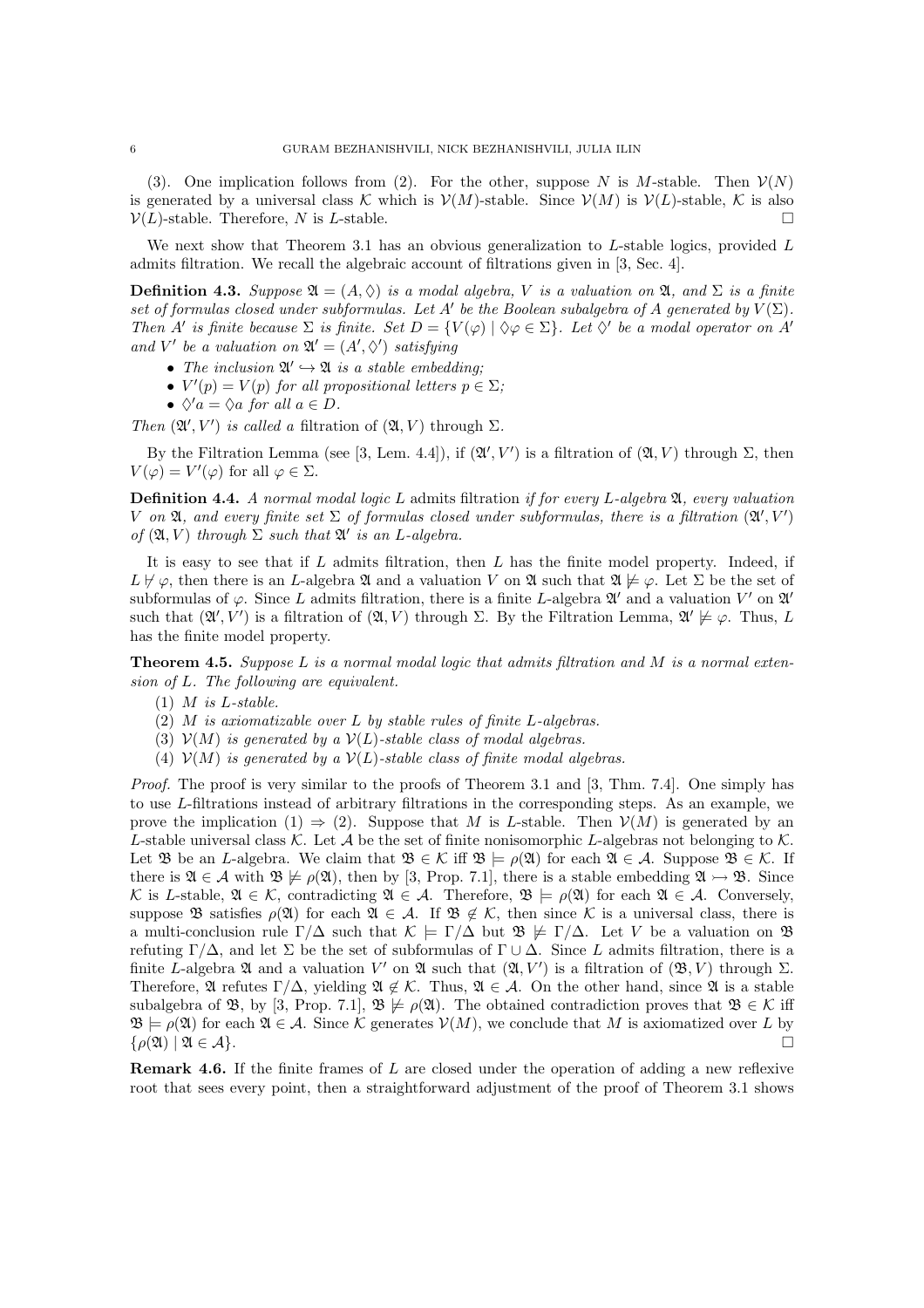that another equivalent condition for *M* to be *L*-stable is that *M* is generated by an *L*-stable class of finite subdirectly irreducible *L*-algebras. Examples of such logics are K4 and S4.

Remark 4.7. The definition of a normal modal multi-conclusion consequence relation *S* admitting filtration, the proof that such  $S$  has the finite model property, and an analogue of Theorem 4.5 are proved similarly, so we skip the details.

### 5. K4-stable and S4-stable logics

We next concentrate on the well-known modal logics  $K4$  and  $S4$ , and study  $K4$ -stable and  $S4$ stable logics. Since both K4 and S4 admit filtration, Theorem 4.5 and Remark 4.6 hold for both logics.

Let  $\mathfrak{A} = (A, \Diamond)$  be a **K4**-algebra. As usual, for  $a \in A$ , we set  $\Diamond^+ a = a \lor \Diamond a$  and  $\Box^+ a = a \land \Box a$ . Then  $\mathfrak{A}^+ = (A, \Diamond^+)$  is an **S4**-algebra. We call  $\mathfrak{A}$  *well-connected* if  $\Diamond^+ a \land \Diamond^+ b = 0$  implies  $a = 0$  or *b* = 0. Equivalently,  $\mathfrak{A}$  is well-connected if  $\Box^+ a \vee \Box^+ b = 1$  implies  $a = 1$  or  $b = 1$ . Each subdirectly irreducible  $K4$ -algebra is well-connected. To see this, suppose  $\mathfrak A$  is subdirectly irreducible and  $\Box^+a \vee \Box^+b = 1$ . If  $a, b \neq 1$ , then since  $\mathfrak A$  is subdirectly irreducible, it has an opremum  $c \neq 1$ , so  $a, b \neq 1$  implies  $\Box^+a, \Box^+b \leq c$ , so  $\Box^+a \vee \Box^+b \leq c \neq 1$ , a contradiction. Therefore,  $a = 1$  or  $b = 1$ , and hence  $\mathfrak A$  is well-connected. While the converse is not true in general, it is true for finite K4-algebras.

For a K4-space  $\mathfrak{X} = (X, R)$ , let  $R^+$  be the reflexive closure of R. Then  $\mathfrak{X}^+ = (X, R^+)$  is an S4-space. Since in a K4-space  $R^{\omega} = R^{+}$ , we see that a K4-space is rooted iff there is  $x \in X$ such that  $X = R^+[x]$ . It is well known that a K4-algebra is well-connected iff its dual K4-space is rooted.

**Lemma 5.1.** *Suppose*  $\mathfrak{A} = (A, \Diamond_A)$  *and*  $\mathfrak{B} = (B, \Diamond_B)$  *are* **K4**-algebras. If  $\mathfrak{A}$  *is well-connected and* B *is a stable subalgebra of* A*, then* B *is well-connected.*

*Proof.* Since  $\mathfrak{B}$  is a stable subalgebra of  $\mathfrak{A}$ , we see that  $\Diamond_A b \leq \Diamond_B b$  for all  $b \in B$ . Therefore,  $\Diamond_A^+ b \leq \Diamond_B^+ b$  for all  $b \in B$ . Now, let  $a, b \in B$  with  $\Diamond_B^+ a \land \Diamond_B^+ b = 0$ . Then  $\Diamond_A^+ a \land \Diamond_A^+ b = 0$ . As  $\mathfrak A$  is well-connected,  $a = 0$  or  $b = 0$ . Thus,  $\mathfrak{B}$  is well-connected.  $\Box$ 

As was shown in [3, Sec. 6.2], if  $\mathfrak A$  is a finite subdirectly irreducible **K4**-algebra, then the stable rule  $\rho(\mathfrak{A}) = \Gamma/\Delta$  can be rewritten as the *stable formula* 

$$
\gamma({\mathfrak A}):=\bigwedge\{\Box^+\gamma\mid\gamma\in\Gamma\}\to\bigvee\{\Box^+\delta\mid\delta\in\Delta\}
$$

so that for every K4-algebra  $\mathfrak{B}$ , we have  $\mathfrak{B} \not\models \gamma(\mathfrak{A})$  iff there is a subdirectly irreducible homomorphic image  $\mathfrak C$  of  $\mathfrak B$  such that  $\mathfrak A$  is isomorphic to a stable subalgebra of  $\mathfrak C$ . If  $\mathfrak B$  is well-connected, then one implication of this equivalence can be strengthened.

Lemma 5.2. *Suppose* A *is a finite subdirectly irreducible* K4*-algebra and* B *is a well-connected* **K4**-algebra. If  $h : \mathfrak{A} \rightarrow \mathfrak{B}$  is a stable embedding, then  $\mathfrak{B} \not\models \gamma(\mathfrak{A})$ .

*Proof.* Let *V* be a valuation on  $\mathfrak A$  such that  $V(p_a) = a$ , and let  $V' := h \circ V$ . As in the proof of [3, Thm. 6.8], we have that  $V'(\Box^+\gamma) = 1$  for all  $\gamma \in \Gamma$  and  $V'(\Box^+\delta) \neq 1$  for all  $\delta \in \Delta$ . Therefore,  $V'(\Lambda{\{\Box^+\gamma \mid \gamma \in \Gamma\}}) = 1$ , and since  $\mathfrak B$  is well-connected,  $V'(\Lambda{\{\Box^+\delta \mid \delta \in \Delta\}}) \neq 1$ . Thus,  $V'$ witnesses that  $\mathfrak{B} \not\models \gamma(\mathfrak{A}).$ 

**Example 5.3.** The converse of Lemma 5.2 is not true in general. Let  $\mathfrak A$  and  $\mathfrak B$  be the K4-algebras that are dual to the K4-frames  $\mathfrak{F}$  and  $\mathfrak{G}$  shown below.

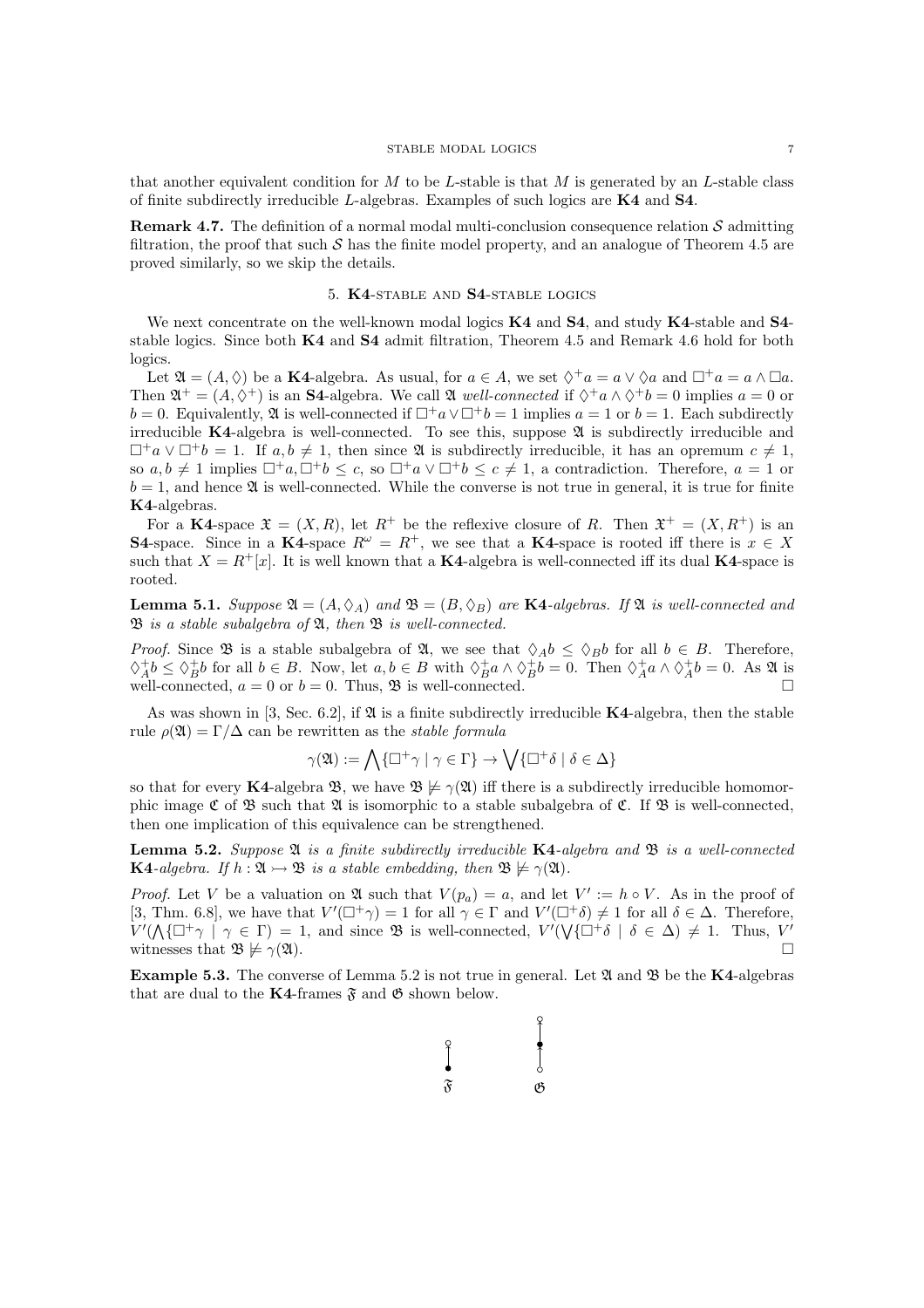Clearly both  $\tilde{\mathfrak{F}}$ ,  $\mathfrak{G}$  are rooted and  $\tilde{\mathfrak{F}}$  is a generated subframe of  $\mathfrak{G}$ . So  $\mathfrak{A}$  is a subdirectly irreducible homomorphic image of  $\mathfrak{B}$ , and hence  $\mathfrak{B} \not\models \gamma(\mathfrak{A})$ . On the other hand,  $\mathfrak{F}$  is not a stable image of  $\mathfrak{G}$ since an onto stable map would send the root of  $\mathfrak{G}$  to the root of  $\mathfrak{F}$ . But the root of  $\mathfrak{G}$  is reflexive while the root of  $\mathfrak{F}$  is irreflexive, a contradiction. Thus, there does not exist a stable embedding of A into B.

Of course, the key is that the root of  $\mathfrak{F}$  is irreflexive. The next lemma shows that this is essential.

**Lemma 5.4.** Let  $\mathfrak{F} = (X, R)$ ,  $\mathfrak{G} = (Y, Q)$ , and  $\mathfrak{G}' = (Y', Q')$  be finite K4-frames such that  $\mathfrak{F}$  is a stable image of  $\mathfrak G$  and  $\mathfrak G$  is a generated subframe of  $\mathfrak G'$ .

(1) There is a finite  $K4$ -frame  $\mathfrak{F}' = (X', R')$  such that  $\mathfrak{F}$  is a generated subframe of  $\mathfrak{F}', \mathfrak{F}'$  is a stable image of  $\mathfrak{G}'$ , and the following diagram commutes.



(2) If in addition  $\mathfrak F$  has a reflexive root, then  $\mathfrak F$  is a stable image of  $\mathfrak G'$  and the following diagram *commutes.*



*Proof.* (1). Let  $f : \mathfrak{G} \to \mathfrak{F}$  be an onto stable map. If  $\mathfrak{G} = \mathfrak{G}'$ , then there is nothing to show as we can take  $\mathfrak{F}'$  to be  $\mathfrak{F}$ . Otherwise we construct  $\mathfrak{F}'$  by adding a reflexive root to  $\mathfrak{F}$ ; that is,  $X' = X \cup \{r\}$ for some  $r \notin X$  and  $R' = R \cup \{(r, x) | x \in X\} \cup \{(r, r)\}\)$ . It is easy to see that  $\mathfrak{F}'$  is a K4-frame and that  $\mathfrak{F}$  is a generated subframe of  $\mathfrak{F}'$ . Define  $g: Y' \to X'$  so that the restriction of  $g$  to  $Y$  is  $f$  and g maps  $Y' \setminus Y$  to the root r of  $\mathfrak{F}'$ ; that is,

$$
g(y) = \begin{cases} f(y) & \text{if } y \in Y \\ r & \text{otherwise.} \end{cases}
$$

Since f is onto and  $Y' \ Y \neq \emptyset$ , it is clear that g is a well-defined onto map. To see that g is stable, let  $x, y \in Y'$  with  $x \leq y$ . If  $x \in Y$ , then there is nothing to verify as f is stable. Otherwise  $g(x) = r$ is the reflexive root, and so  $g(x)R'g(y)$ . Finally, it follows from the definition that the diagram commutes.

(2). Define  $g: Y' \to X$  so that the restriction of  $g$  to  $Y$  is  $f$  and  $g$  maps  $Y' \setminus Y$  to the reflexive root *r* of  $\mathfrak{F}$  (provided  $Y' \setminus Y \neq \emptyset$ ). An argument similar to the above shows that *g* is an onto stable map, and that the diagram commutes map, and that the diagram commutes.

Using duality theory, we can reformulate Lemma  $5.4$  in algebraic terms. For a  $K4$ -algebra  $\mathfrak{A} = (A, \Diamond)$  consider the condition:

(\*) There is an atom  $a \in A$  such that  $a \leq \Diamond b$  for each  $b \neq 0$ .

If  $\mathfrak A$  is the dual of  $\mathfrak F$ , then it is easy to see that  $\mathfrak F$  has a reflexive root iff  $\mathfrak A$  satisfies (\*). Thus, Lemma 5.4 can be reformulated as follows.

**Lemma 5.5.** Let  $\mathfrak{A}, \mathfrak{B},$  and  $\mathfrak{B}'$  be finite **K4**-algebras such that there is a stable embedding of  $\mathfrak{A}$ into  $\mathfrak B$  and  $\mathfrak B$  is a homomorphic image of  $\mathfrak B'$ .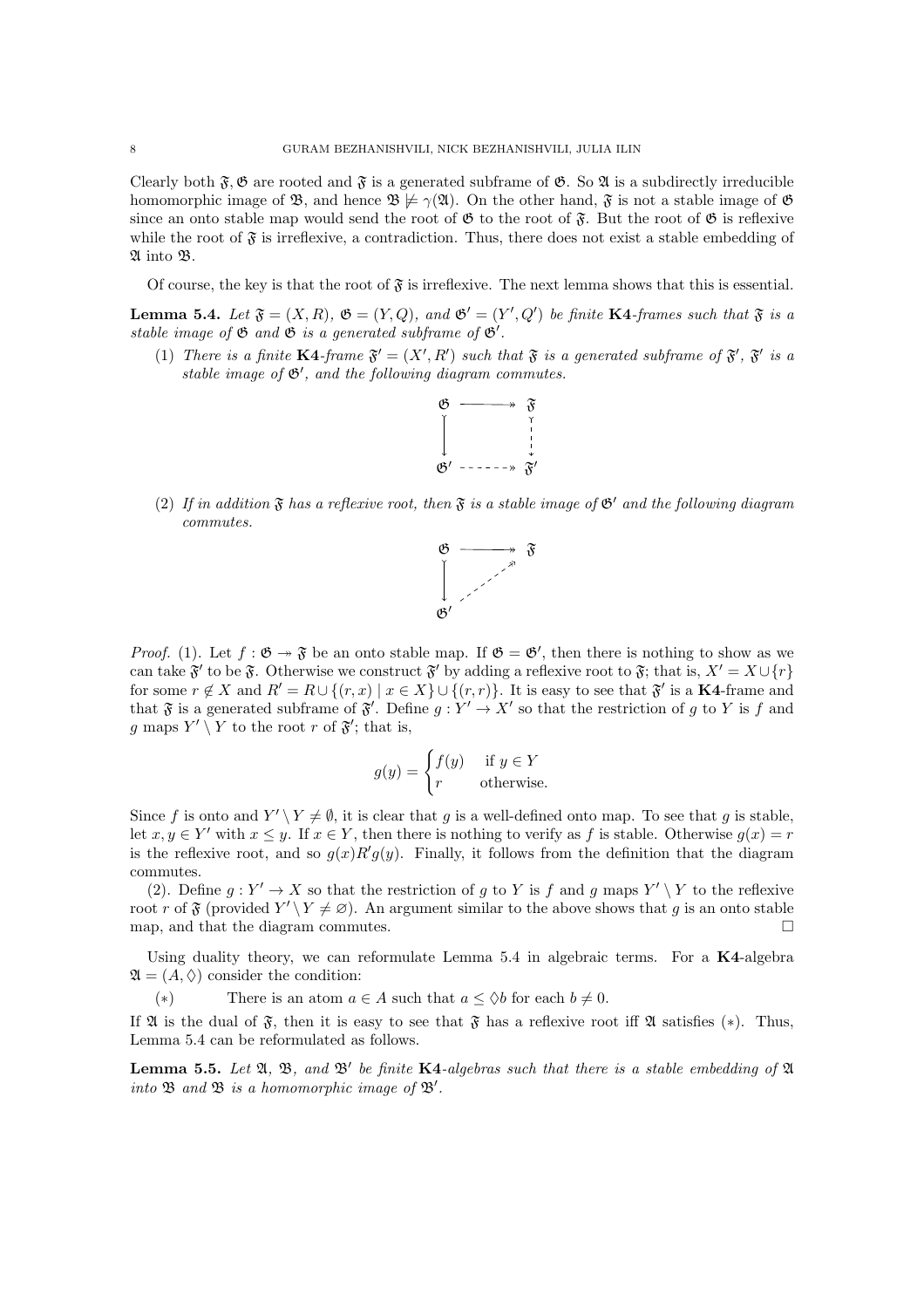(1) There is a finite  $K4$ -algebra  $\mathfrak{A}'$  such that  $\mathfrak{A}$  is a homomorphic image of  $\mathfrak{A}', \mathfrak{A}'$  is isomorphic *to a stable subalgebra of*  $\mathfrak{B}'$ , and the following diagram commutes.



(2) If in addition  $\mathfrak A$  satisfies  $(*)$ *, then there is a stable embedding of*  $\mathfrak A$  *into*  $\mathfrak B'$  *and the following diagram commutes.*



We next build on Theorem 4.5 and obtain several more convenient characterizations for a logic above K4 to be K4-stable. For a class  $K$  of K4-algebras, we let  $K_{wc}$  denote the class of wellconnected members of *K*.

Theorem 5.6. *Let L be a normal extension of* K4*. The following are equivalent.*

- (1) *L is* K4*-stable.*
- (2) *L is axiomatizable over* K4 *by stable rules of finite* K4*-algebras.*
- (3)  $V(L)$  *is generated by a* **K4**-stable class of **K4**-algebras.
- (4)  $V(L)$  *is generated by a* **K4**-stable class of finite **K4**-algebras.
- (5)  $\mathcal{V}(L)_{wc}$  *is* **K4**-stable.
- (6) If  $\mathfrak{A}, \mathfrak{B}$  are subdirectly irreducible K4-algebras,  $\mathfrak{A} \models L$ , and  $\mathfrak{B}$  is a stable subalgebra of  $\mathfrak{A},$ *then*  $\mathfrak{B} \models L$ *.*

*Moreover, each* K4*-stable logic is axiomatizable by stable formulas.*

*Proof.* Since **K4** admits filtration, the equivalence of the first four conditions follows from Theorem 4.5. To prove the implication  $(4) \Rightarrow (5)$ , we require the following claim.

**Claim 5.7.** Suppose  $V(L)$  is generated by a K4-stable class K of finite K4-algebras,  $\mathfrak{A}$  is a finite *subdirectly irreducible* **K4**-algebra, and  $\mathfrak{A} \not\models L$ *. Then*  $\gamma(\mathfrak{A}) \in L$ *.* 

*Proof.* Suppose that  $\gamma(\mathfrak{A}) \notin L$ . Since *K* generates  $\mathcal{V}(L)$ , there is  $\mathfrak{B} \in \mathcal{K}$  such that  $\mathfrak{B} \not\models \gamma(\mathfrak{A})$ . By [3, Thm. 6.8], there is a subdirectly irreducible homomorphic image  $\mathfrak{C}$  of  $\mathfrak{B}$  and a stable embedding of  $\mathfrak A$  into  $\mathfrak C$ . By Lemma 5.5(1), there is a K4-algebra  $\mathfrak D$  such that  $\mathfrak D$  is isomorphic to a stable subalgebra of  $\mathfrak{B}$  and  $\mathfrak{A}$  is a homomorphic image of  $\mathfrak{D}$ . Since K is **K4**-stable and  $\mathfrak{B} \in \mathcal{K}$ , we have that  $\mathfrak{D} \in \mathcal{K}$ . Because  $\mathcal{V}(L)$  is closed under homomorphic images,  $\mathfrak{A} \in \mathcal{V}(L)$ , which contradicts to  $\mathfrak{A} \not\models L$ . Therefore,  $\gamma(\mathfrak{A}) \in L$  as desired.  $\mathfrak{A} \not\models L$ . Therefore,  $\gamma(\mathfrak{A}) \in L$ , as desired.

Now, suppose  $\mathfrak{A}, \mathfrak{B}$  are K4-algebras, with  $\mathfrak{B} \in \mathcal{V}(L)_{wc}$ , and there is a stable embedding of  $\mathfrak{A}$ into B. Since B is well-connected, so is  $\mathfrak{A}$  by Lemma 5.1. If  $\mathfrak{A} \not\models L$ , then  $\mathfrak{A} \not\models \varphi$  for some  $\varphi \in L$ . As K4 admits filtration, there is a finite K4-algebra  $\mathfrak C$  such that  $\mathfrak C$  is a stable subalgebra of  $\mathfrak A$  and  $\mathfrak{C} \not\models \varphi$ . But then there is a stable embedding of  $\mathfrak{C}$  into  $\mathfrak{B}$ . Since  $\mathfrak{B}$  is well-connected, so is  $\mathfrak{C}$  by Lemma 5.1. Therefore, as  $\mathfrak C$  is finite, it is subdirectly irreducible. By Claim 5.7,  $\gamma(\mathfrak C) \in L$ . Because there is a stable embedding of  $\mathfrak{C}$  into  $\mathfrak{B}$ , it follows by Lemma 5.2 that  $\mathfrak{B} \not\models \gamma(\mathfrak{C})$ , which contradicts to  $\mathfrak{B} \models L$ . Thus,  $\mathfrak{A} \models L$ , so  $\mathfrak{A} \in \mathcal{V}(L)_{wc}$ , and hence  $\mathcal{V}(L)_{wc}$  is **K4**-stable.

The implication (5)  $\Rightarrow$  (6) follows from the fact that every subdirectly irreducible **K4**-algebra is well-connected. To see the implication  $(6) \Rightarrow (4)$ , we show that *L* is the logic of finite subdirectly irreducible *L*-algebras. Indeed, if  $L \nvDash \varphi$ , then there is a subdirectly irreducible *L*-algebra  $\mathfrak A$  such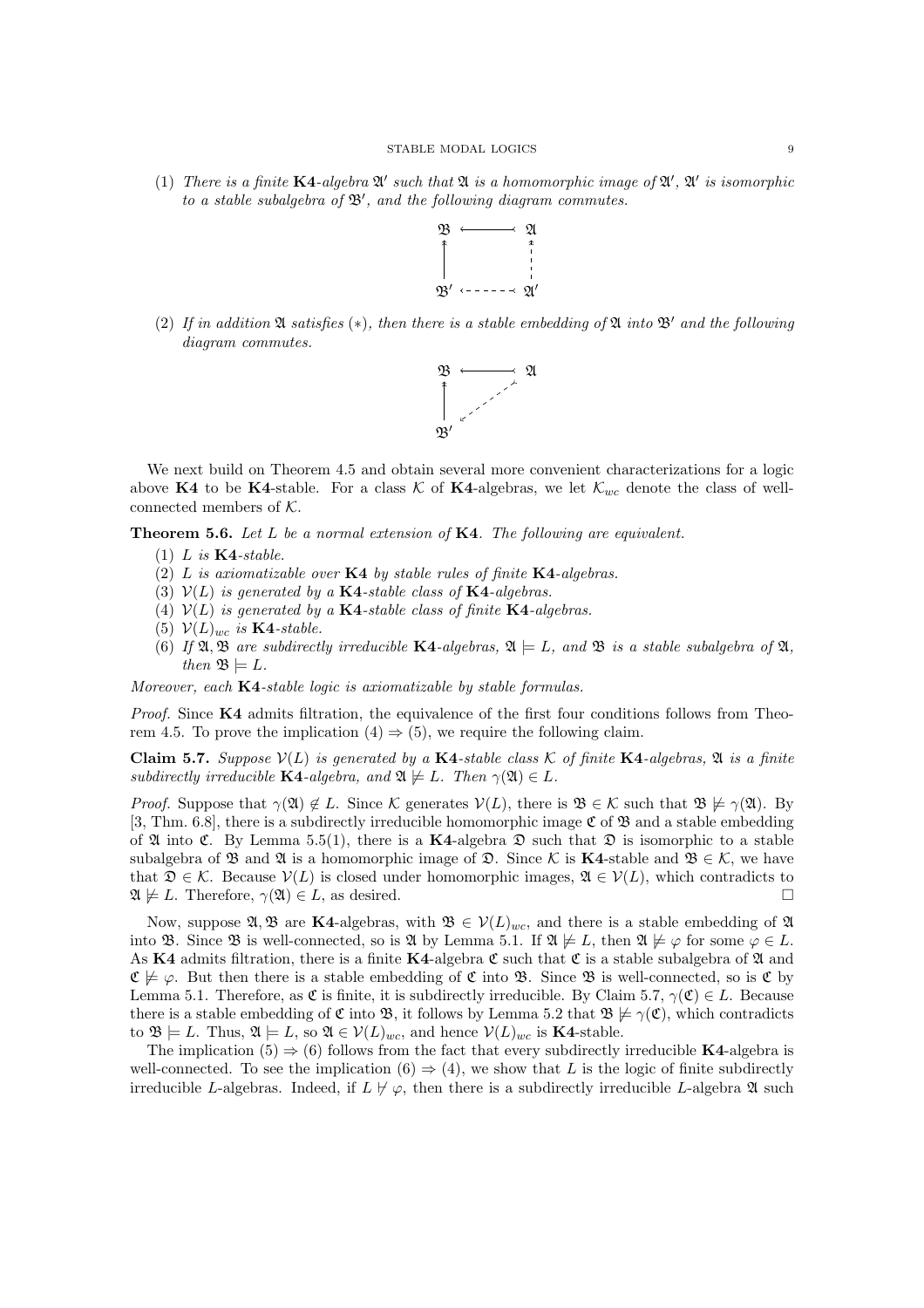that  $\mathfrak{A} \not\models \varphi$ . Since **K4** admits filtration, there is a finite **K4**-algebra  $\mathfrak{C}$  such that  $\mathfrak{C}$  is a stable subalgebra of  $\mathfrak A$  and  $\mathfrak C \not\models \varphi$ . As  $\mathfrak A$  is subdirectly irreducible, it is well-connected. Therefore, so is  $\mathfrak C$ by Lemma 5.1. Thus, since  $\mathfrak{C}$  is finite, it is subdirectly irreducible. But then (6) yields that  $\mathfrak{C} \models L$ . Consequently,  $V(L)$  is generated by the class of finite subdirectly irreducible *L*-algebras. Since this class is  $K4$ -stable, (4) follows.

Finally, we show that K4-stable logics are axiomatizable by stable formulas. Suppose that *L* is a K4-stable logic. Let *A* be the set of finite nonisomorphic subdirectly irreducible K4 algebras not belonging to  $V(L)$ . We claim that  $L = \mathbf{K4} + {\gamma(\mathfrak{A}) : \mathfrak{A} \in \mathcal{A}}$ . The inclusion  $\mathbf{K4} + {\gamma(\mathfrak{A}) : \mathfrak{A} \in \mathcal{A}} \subseteq L$  follows from Claim 5.7. For the reverse inclusion, let *V* be the variety corresponding to  $\mathbf{K4} + {\gamma(\mathfrak{A}) : \mathfrak{A} \in \mathcal{A}}$ . As subdirectly irreducible members of  $\mathcal V$  generate  $\mathcal V$ , it is sufficient to show that each subdirectly irreducible member of  $V$  belongs to  $V(L)$ . Let  $\mathfrak{B}$  be a subdirectly irreducible member of *V*. If  $\mathfrak{B} \not\models L$ , then since **K4** admits filtration, there is a finite **K4-algebra**  $\mathfrak{B}'$  **such that**  $\mathfrak{B}'$  **is a stable subalgebra of**  $\mathfrak{B}$  **and**  $\mathfrak{B}' \not\models L$ **. Because**  $\mathfrak{B}$  **is subdirectly** irreducible, it is well-connected. Therefore,  $\mathcal{B}'$  is well-connected by Lemma 5.1. Thus, as  $\mathcal{B}'$  is finite, it is subdirectly irreducible. So  $\mathfrak{B}' \in \mathcal{A}$ . Now,  $\mathfrak{B} \not\models \gamma(\mathfrak{B}')$  by Lemma 5.2. Consequently,  $\mathfrak{B} \notin \mathcal{V}$ , a contradiction. This yields that  $\mathfrak{B} \models L$ , and hence  $L = \mathbf{K4} + {\gamma(\mathfrak{A}) : \mathfrak{A} \in A}$ .

Example 5.8. On the other hand, there exist logics above K4 that are axiomatizable over K4 by stable formulas, but are not K4-stable logics. To see this, consider the K4-frames  $\mathfrak{F}$ ,  $\mathfrak{G}$ , and  $\mathfrak{H}$ shown below.



We set  $L = \mathbf{K4} + \gamma(\mathfrak{F})$ . Clearly  $\mathfrak{H}$  is the only non-singleton rooted upset of  $\mathfrak{H}$  and  $\mathfrak{F}$  is not a stable image of  $\mathfrak{H}$  since  $\mathfrak{H}$  has a reflexive root and  $\mathfrak{F}$  has an irreflexive root. Therefore,  $\mathfrak{H} \models \gamma(\mathfrak{F})$ , and so  $\mathfrak{H} \models L$ . Next consider the map  $\mathfrak{H} \rightarrow \mathfrak{G}$  indicated in the picture above. It is easy to see that it is a stable map from  $\mathfrak{H}$  onto  $\mathfrak{G}$ . If *L* were **K4**-stable, Theorem 5.6 would yield  $\mathfrak{G} \models \gamma(\mathfrak{F})$ . However,  $\mathfrak{G} \not\models \gamma(\mathfrak{F})$  as we already discussed in Example 5.3. Thus, *L* is not **K4**-stable.

Remark 5.9. It is of interest to study further the class of modal logics axiomatized by stable formulas. It is not even clear whether all such logics have the finite model property.

In Example 5.8 it was essential that the root of  $\mathfrak{G}$  was irreflexive. We next show that every logic that is axiomatized over K4 by stable formulas of finite K4-frames with reflexive roots are K4-stable. In algebraic terms we will show that every logic that is axiomatized over K4 by stable formulas of finite K4-algebras that satisfy  $(*)$  are K4-stable.

## Proposition 5.10.

- $(1)$  *Let*  $\mathfrak A$  *be a finite* K4*-algebra satisfying*  $(*)$ *. For a well-connected* K4*-algebra*  $\mathfrak B$  *we have*  $\mathfrak{B} \not\models \gamma(\mathfrak{A})$  *iff there is a stable embedding of*  $\mathfrak{A}$  *into*  $\mathfrak{B}$ *.*
- (2) *Suppose*  $L = \mathbf{K4} + {\gamma(\mathfrak{A}_i) \mid i \in I}$ , where each  $\mathfrak{A}_i$  satisfies (\*). Then L is  $\mathbf{K4}\text{-stable}$ .

*Proof.* (1). The right to left direction was already proven in Lemma 5.2. For the left to right direction, let  $\mathfrak{B}$  be a K4-algebra such that  $\mathfrak{B} \not\models \gamma(\mathfrak{A})$ . Note that for this direction it is not needed that B is well-connected. Since  $K4$  admits filtration, there is a finite  $K4$ -algebra C that is a stable subalgebra of  $\mathfrak{B}$  and  $\mathfrak{C} \not\models \gamma(\mathfrak{A})$ . By [3, Thm. 6.8], there is a subdirectly irreducible homomorphic image  $\mathfrak D$  of  $\mathfrak C$  and a stable embedding of  $\mathfrak A$  into  $\mathfrak D$ . Since  $\mathfrak A$  satisfies (\*), by Lemma 5.5(2), there is a stable embedding of  $\mathfrak A$  into  $\mathfrak C$ , and hence a stable embedding of  $\mathfrak A$  into  $\mathfrak B$ .

(2). It is immediate from (1) that the class of well-connected algebras of *L* is K4-stable. Now apply Theorem 5.6.  $\Box$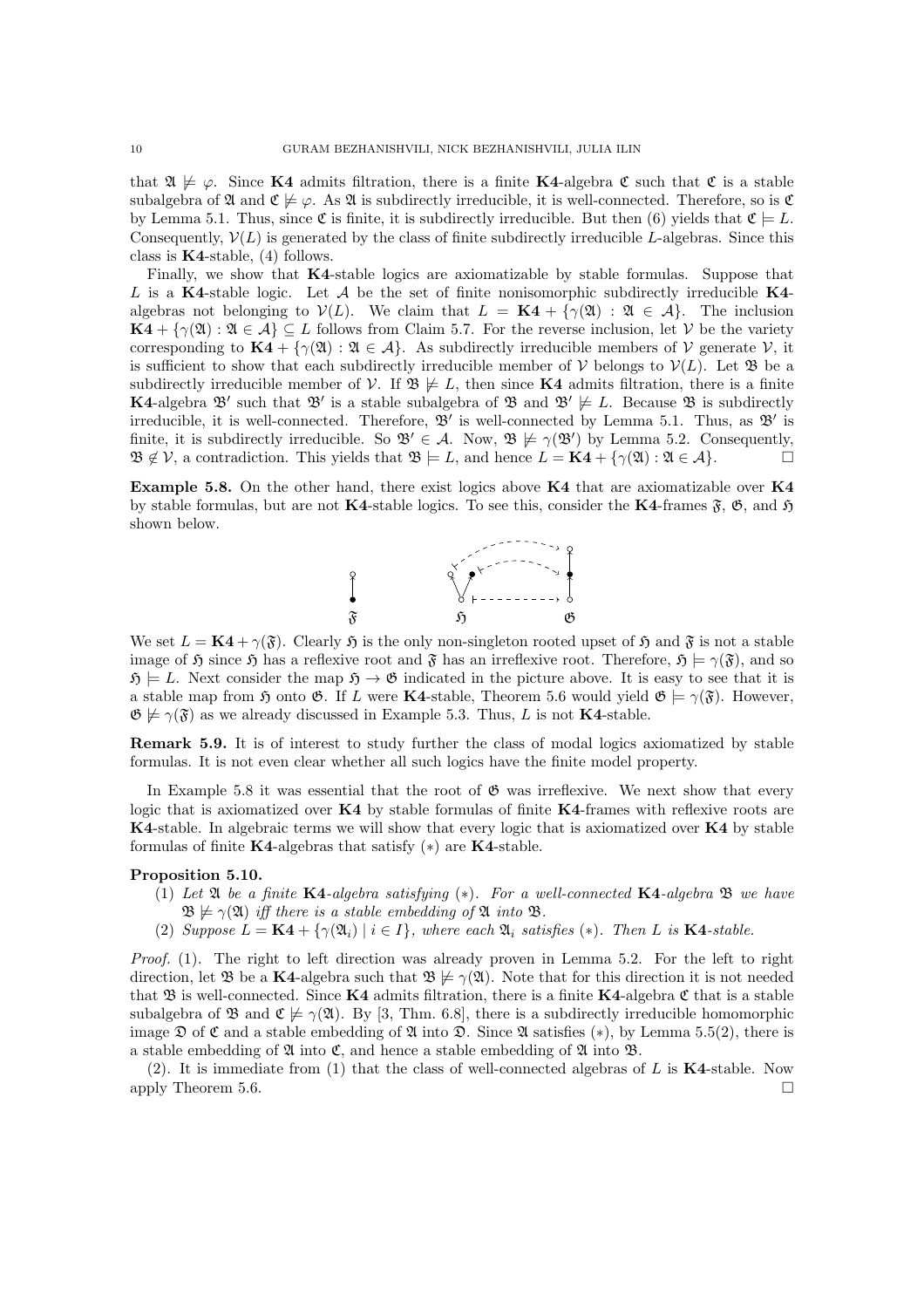#### STABLE MODAL LOGICS 11

Since every finite subdirectly irreducible  $S4$ -algebra satisfies  $(*)$ , Proposition 5.10 yields:

Corollary 5.11. *Let* A *be a finite subdirectly irreducible* S4*-algebra. For every well-connected* S4-algebra B we have  $\mathfrak{B} \not\models \gamma(\mathfrak{A})$  *iff there is a stable embedding of*  $\mathfrak{A}$  *into*  $\mathfrak{B}$ *.* 

This immediately yields that all logics axiomatizable over S4 by stable formulas of finite subdirectly irreducible **S4**-algebras are **S4**-stable. Thus, for normal extensions of **S4** we obtain the following improvement of Theorem 5.6.

Corollary 5.12. *Let L be a normal extension of* S4*. The following are equivalent.*

- (1) *L is* S4*-stable.*
- (2) *L is axiomatizable over* S4 *by stable rules of finite* S4*-algebras.*
- (3) *L is axiomatizable over* S4 *by stable formulas of finite subdirectly irreducible* S4*-algebras.*
- (4)  $V(L)$  *is generated by a* **S4**-stable class of **S4**-algebras.
- (5)  $V(L)$  *is generated by a* **S4**-stable class of finite **S4**-algebras.
- (6) *V*(*L*)*wc is* S4*-stable.*
- (7) If  $\mathfrak{A}, \mathfrak{B}$  are subdirectly irreducible **S4**-algebras,  $\mathfrak{A} \models L$ , and  $\mathfrak{B}$  is a stable subalgebra of  $\mathfrak{A}$ , *then*  $\mathfrak{B} \models L$ *.*

### 6. Connection with stable superintuionistic logics

In this section we discuss the connection between K4-stable logics and S4-stable logics, as well as between S4-stable logics and stable superintuionistic logics of [2]. We conclude the section by showing that there are continuum many S4-stable logics, and continuum many K4-stable logics between K4 and S4. While most of the results in the previous sections are stated in terms of algebras, from now on we will mainly work with frames, and utilize their geometric intuition.

We follow the notation of [9, Sec. 9.6]. If L is a superintuitionistic logic, then we denote by  $\tau L$ the least modal companion of L. Also, if M is a normal extension of **S4**, then we denote by  $\rho M$  the superintuitionistic fragment of *M*. For an **S4**-frame  $\mathfrak{F} = (X, R)$ , let  $\rho \mathfrak{F} = (\rho X, \rho R)$  be the skeleton  $\mathfrak{F}$ , which is obtained by modding out the clusters of  $\mathfrak{F}$ . It is well known (see, e.g., [9, Lem. 9.67]) that for every **S4**-frame  $\mathfrak{F}$ , we have  $\mathfrak{F} \models \tau L$  iff  $\rho \mathfrak{F} \models L$ .

## Theorem 6.1.

- (1) Let  $\mathfrak{F} = (X, R)$  and  $\mathfrak{G} = (Y, R)$  be finite rooted **S4**-frames. If  $\mathfrak{G}$  is a stable image of  $\mathfrak{F}$ , then  $\rho\mathfrak{G}$  *is a stable image of*  $\rho\mathfrak{F}$ *.*
- (2) If  $L$  *is a stable superintuitionistic logic, then*  $\tau L$  *is* **S4**-stable.
- (3) *If*  $L = \text{IPC} + {\gamma(\mathfrak{G}_i) | i \in I}$ , then  $\tau L = \text{S4} + {\gamma(\mathfrak{G}_i) | i \in I}$ .

*Proof.* (1). Let  $f: X \to Y$  be an onto stable map. Since the quotient map  $\pi_Y: Y \to \rho Y$  is an onto p-morphism, the composition  $\pi_Y \circ f : X \to \rho Y$  is onto and stable. Define  $g : \rho X \to \rho Y$  by  $g(\pi_X(x)) = \pi_Y(f(x))$ . Because  $\pi_Y \circ f$  is stable, *g* is well defined, and it is clear that *q* is onto and stable. Therefore,  $\rho \mathfrak{G}$  is a stable image of  $\rho \mathfrak{F}$ .

(2). Let *L* be a stable superintuitionistic logic. By [2, Thm. 6.8], *L* has the finite model property. Therefore, so does  $\tau L$  (see, e.g., [9, p. 328]). Thus,  $\tau L$  is the logic of its finite rooted frames. We show that this class is **S4**-stable. Let  $\mathfrak{F}$  be a finite rooted  $\tau L$ -frame and  $\mathfrak{G}$  be a finite rooted **S4**frame that is a stable image of  $\mathfrak{F}$ . Since  $\mathfrak{F}$  is a  $\tau L$ -frame,  $\rho \mathfrak{F}$  is an *L*-frame. By (1),  $\rho \mathfrak{G}$  is a stable image of  $\rho \mathfrak{F}$ . As *L* is stable,  $\rho \mathfrak{G} \models L$ . Therefore,  $\mathfrak{G} \models \tau L$ , and hence the class of finite rooted  $\tau L$ -frames is **S4**-stable. Thus, by Corollary 5.12,  $\tau L$  is an **S4**-stable logic.

(3). Let  $M = S4 + \{\gamma(\mathfrak{G}_i) \mid i \in I\}$ . By (1) and Corollary 5.12, both  $\tau L$  and M are S4-stable. Therefore, to see that  $\tau L = M$ , it is sufficient to check that the two logics have the same finite rooted frames. Let  $\mathfrak{F}$  be a finite rooted **S4**-frame. If  $\mathfrak{F} \not\models \tau L$ , then  $\rho \mathfrak{F} \not\models L$ , so  $\mathfrak{G}_i$  is a stable image of  $\rho \mathfrak{F}$  for some  $i \in I$ . Since  $\rho \mathfrak{F}$  is a stable image of  $\mathfrak{F}$ , we conclude that  $\mathfrak{G}_i$  is a stable image of  $\mathfrak{F}$ . Thus,  $\mathfrak{F} \not\models \gamma(\mathfrak{G}_i)$ , and hence  $\mathfrak{F} \not\models M$ . Conversely, if  $\mathfrak{F} \not\models M$ , then  $\mathfrak{G}_i$  is a stable image of  $\mathfrak{F}$  for some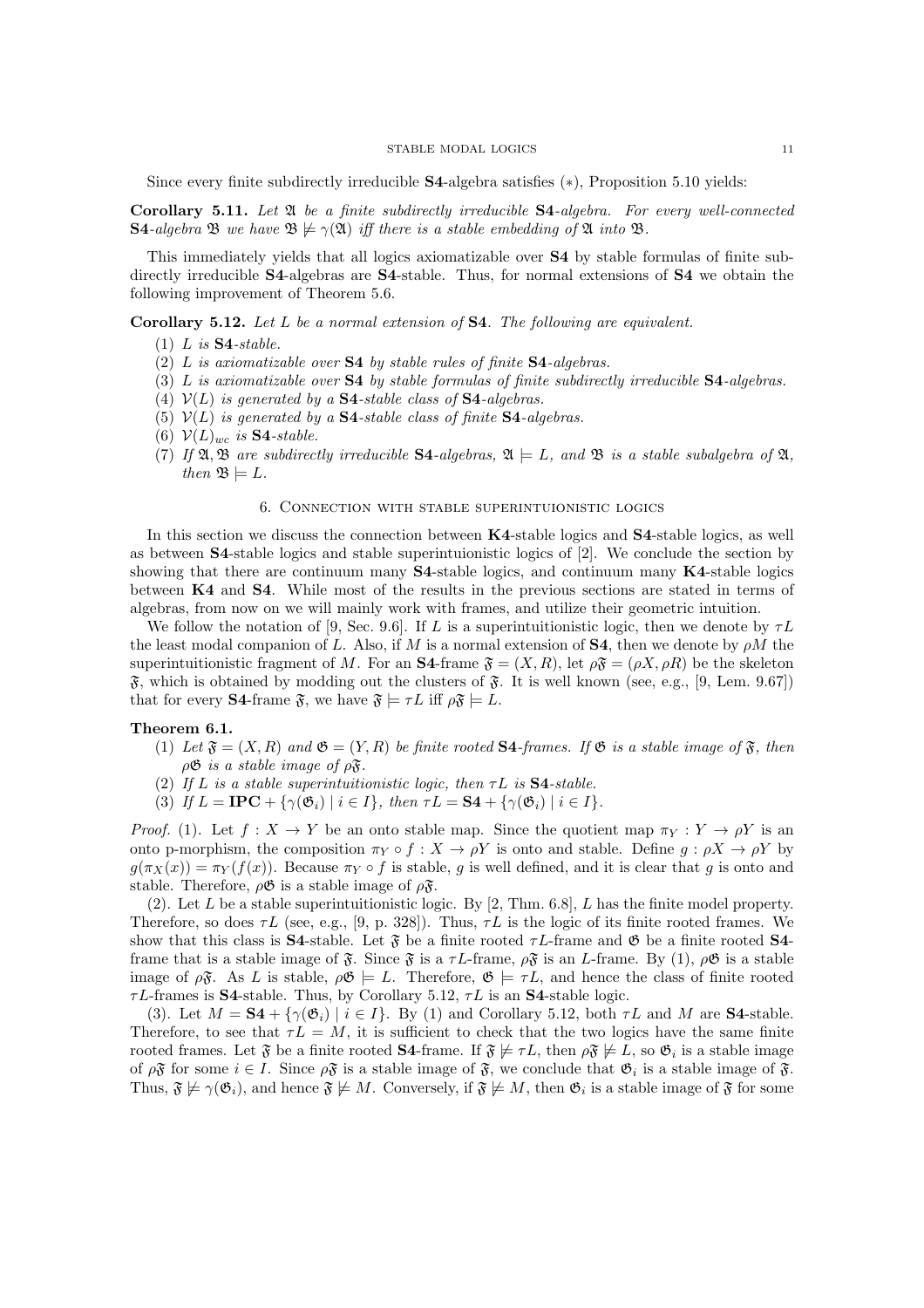

# Figure 2

 $i \in I$ . From (1) it follows that  $\rho \mathfrak{G}_i$  is a stable image of  $\rho \mathfrak{F}$ . Since  $\mathfrak{G}_i$  is partially ordered,  $\mathfrak{G}_i \cong \rho \mathfrak{G}_i$ , implying that  $\mathfrak{G}_i$  is a stable image of  $\rho \mathfrak{F}$ . Thus  $\rho \mathfrak{F} \nvd$ implying that  $\mathfrak{G}_i$  is a stable image of  $\rho \mathfrak{F}$ . Thus,  $\rho \mathfrak{F} \not\models L$ , and so  $\mathfrak{F} \not\models \tau L$ .

For a finite rooted **S4**-frame  $\mathfrak{F} = (X, R)$ , let  $\overline{\mathfrak{F}} = (X, \overline{R})$  be the partially ordered **S4**-frame that is obtained from  $\mathfrak{F}$  by unraveling each *n*-cluster into an *n*-chain (see Figure 2); that is, if  $X = C_1 \cup \cdots \cup C_k$  is the division of  $\mathfrak F$  into clusters, with  $C_i = \{x_{i_1}, \ldots, x_{i_{n_i}}\}$ , then for all  $x = x_{i_l}$ and  $y = x_{j_m}$ , we have

$$
x \overline{R}y
$$
 iff  $\begin{cases} i = j \text{ and } l \geq m \text{ or} \\ i \neq j \text{ and } xRy. \end{cases}$ .

Note that  $w_{i_n}$  is the root of the chain  $C_i$  in  $\overline{\mathfrak{F}}$ .

#### Theorem 6.2.

- (1) Let  $\mathfrak{F} = (X, R)$  and  $\mathfrak{G} = (Y, R)$  be finite rooted **S4**-frames, with  $\mathfrak{G}$  being partially ordered. *Then*  $\mathfrak{F}$  *is a stable image of*  $\mathfrak{G}$  *iff*  $\overline{\mathfrak{F}}$  *is a stable image of*  $\mathfrak{G}$ *.*
- $(2)$  *If M is* **S4**-stable, then  $\rho M$  *is stable.*
- (3) If  $M = S4 + {\gamma(\mathfrak{F}_i) \mid i \in I}$ , then  $\rho M = \text{IPC} + {\gamma(\mathfrak{F}_i) \mid i \in I}$ .

*Proof.* (1). Since  $\mathfrak{F}$  is easily seen to be a stable image of  $\overline{\mathfrak{F}}$ , the implication from right to left is obvious. Conversely, suppose that  $f : \mathfrak{G} \to \mathfrak{F}$  is an onto stable map. We transform f into a stable map  $\overline{f}$  :  $\mathfrak{G} \to \overline{\mathfrak{F}}$  by shuffling the values of f belonging to some cluster of  $\mathfrak{F}$ . Let  $C_i$  be a cluster of  $\mathfrak{F}$  and let  $Y' = f^{-1}(C_i)$ . We view  $Y'$  as a subframe of  $\mathfrak{G}$ , and define  $\overline{f}: Y' \to C_i$  by induction on the depth of points in  $Y'$ . The idea is to map the points of the smallest depth injectively onto the first  $n_i - 1$  points of  $C_i$  and all the other points of  $Y'$  to the root  $w_{i_{n_i}}$ . More precisely, suppose  $\{y_1, \ldots, y_m\} \subseteq Y'$  are the points of depth *d* and we have mapped all the points of *Y'* of smaller depth injectively onto  $\{w_{i_1}, \ldots, w_{i_l}\}\$ . If  $m \leq n_i - l$ , then set  $\overline{f}(y_h) = x_{i_{l+h}}$  for all  $1 \leq h \leq m$ . If  $m \nleq n_i - l$ , then define  $\overline{f}$  as before for all  $y_l$  with  $l \leq m - (n_i - l)$  and map all the other points of *Y*' to  $w_{i_{n_i}}$ . It is straightforward to check that *f* is stable.

(2). Since *M* is **S4**-stable, it has the finite model property. Therefore, so does  $\rho M$  (see, e.g., [9, p. 328]). It thus suffices to show that the finite rooted  $\rho M$ -frames form a stable class. Suppose  $\mathfrak{G}$ is a stable image of a finite rooted  $\rho M$ -frame  $\mathfrak{F}$ . From  $\mathfrak{F} \models \rho M$  it follows that  $\mathfrak{F} \models M$ . Since M is stable,  $\mathfrak{G} \models M$ . Consequently,  $\mathfrak{G} \models \rho M$ .

(3). Since *M* is **S4**-stable,  $\rho M$  is stable by (2). Let  $L = \text{IPC} + {\gamma(\overline{\mathfrak{F}}_i) \mid i \in I}$ . By [2, Thm. 6.11],  $L$  is stable. Therefore, both  $\rho M$  and  $L$  have the finite model property, and hence it suffices to show that the two logics have the same finite rooted frames. Suppose  $\mathfrak{G}$  is a finite rooted frame such that  $\mathfrak{G} \models \rho M$ . If  $\mathfrak{G} \not\models L$ , then there is  $i \in I$  such that  $\mathfrak{G} \not\models \gamma(\overline{\mathfrak{F}_i})$ . Therefore,  $\overline{\mathfrak{F}_i}$  is a stable image of  $\mathfrak{G}$ . By (1),  $\mathfrak{F}_i$  is a stable image of  $\mathfrak{G}$ . Thus,  $\mathfrak{G} \not\models \gamma(\mathfrak{F}_i)$ , and so  $\mathfrak{G} \not\models M$ , contradicting  $\mathfrak{G} \models \rho M$ . Consequently,  $\mathfrak{G} \models L$ . Conversely, if  $\mathfrak{G} \not\models \rho M$ , then  $\mathfrak{G} \not\models M$ , and hence  $\mathfrak{G} \not\models \gamma(\mathfrak{F}_i)$  for some  $i \in I$ .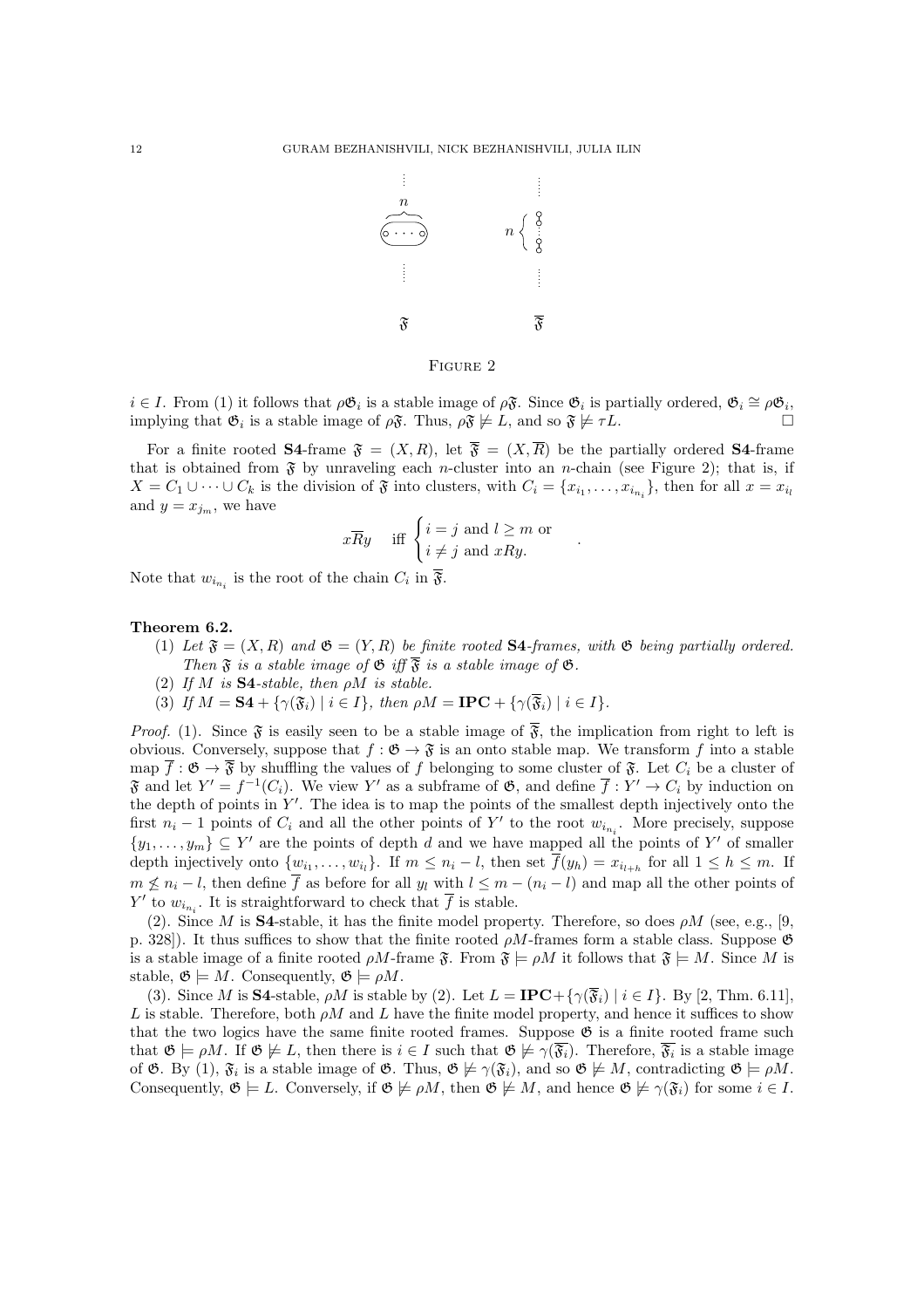Therefore,  $\mathfrak{F}_i$  is a stable image of  $\mathfrak{G}$ . By (1),  $\overline{\mathfrak{F}_i}$  is a stable image of  $\mathfrak{G}$ . Thus,  $\mathfrak{G} \not\models \gamma(\overline{\mathfrak{F}_i})$ , yielding that  $\mathfrak{G} \not\models L$ . that  $\mathfrak{G} \not\models L$ .

### Corollary 6.3.

- (1) *A superintuitionistic logic L is stable iff*  $\tau L$  *is* **S4**-stable.
- $(2)$  *An* **S4**-stable logic is the least modal companion of a superintuitionistic logic iff it can be *axiomatized by stable formulas of finite rooted partially ordered* S4*-frames.*

*Proof.* (1). It is well known that  $L = \rho \tau L$  (see, e.g., [9, Thm. 9.57]). Now apply Theorems 6.1(3) and 6.2(3).

(2). Suppose *M* is the least modal companion of a superintuitionistic logic *L*. Then  $M = \tau(L)$ , and so  $L = \rho(M)$ . Since *M* is **S4**-stable, *L* is stable by Theorem 6.2(2). Therefore, by [2, Thm. 6.11], there are finite rooted partially ordered frames  ${\mathfrak{F}_i \mid i \in I}$  such that  $L = \text{IPC} + {\gamma(\mathfrak{F}_i) \mid i \in I}$ . Thus,  $M = S4 + {\gamma(\mathfrak{F}_i) \mid i \in I}$  by Theorem 6.1(3). Conversely, if  $M = S4 + {\gamma(\mathfrak{F}_i) \mid i \in I}$  for some finite rooted partially ordered **S4**-frames  $\{\mathfrak{F}_i \mid i \in I\}$ , then  $\rho(M) = \textbf{IPC} + \{\gamma(\overline{\mathfrak{F}}_i) \mid i \in I\}$  by Theorem 6.2(3). Since  $\overline{\mathfrak{F}}_i = \mathfrak{F}_i$  for all  $i \in I$ , we conclude that  $\tau \rho(M) = \textbf{IPC} + {\gamma(\overline{\mathfrak{F}}_i) \mid i \in I} = M$ , and hence *M* is the least modal companion of  $\rho(M)$ .

Remark 6.4. On the other hand, the greatest modal companion of a stable superintuitionistic logic is not necessarily S4-stable. For instance, the Grzegorczyk logic S4*.*Grz is the greatest modal companion of the intuitionistic propositional calculus IPC, and we will see in Section 7 that it is not S4-stable.

Next we discuss connections between S4-stable and K4-stable logics. For a formula  $\varphi$ , let  $\varphi^+$ be obtained from  $\varphi$  by replacing each subformula of  $\varphi$  of the form  $\Box \psi$  by  $\psi \wedge \Box \psi$ . If  $L = S4 + \Gamma$ is a normal extension of **S4**, let  $L^+ = \mathbf{K4} + \Gamma^+$ , where  $\Gamma^+ = {\varphi^+ \mid \varphi \in \Gamma}$ . For a binary relation *R* on *X*, let  $R^+ := R \cup \{(x, x) \mid x \in X\}$  be the *reflexive closure* of *R*. For a **K4**-space  $\mathfrak{F} = (X, R)$ , define the *reflexivization* of  $\mathfrak{F}$  as  $\mathfrak{F}^+ = (X, R^+)$ . Then  $\mathfrak{F}^+$  is an **S4**-space and  $\mathfrak{F} \models L^+$  iff  $\mathfrak{F}^+ \models L$ . Therefore,  $L^+$  is the logic of  $\{\mathfrak{F} \mid \mathfrak{F}^+ \models L\}$  (see, e.g., [9, Sec. 3.9]).

Lemma 6.5.

- (1) Let  $\mathfrak F$  be a finite **S4**-frame and let  $\mathfrak G$  be a **K4**-space. Then  $\mathfrak F$  is a stable image of  $\mathfrak G$  iff  $\mathfrak F$  is *a stable image of*  $\mathfrak{G}^+$ .
- (2) If  $L = S4 + {\gamma(\mathfrak{F}_i) \mid i \in I}$ , where the  $\mathfrak{F}_i$  are  $S4$ -frames, then  $L^+ = K4 + {\gamma(\mathfrak{F}_i) \mid i \in I}$ .
- (3) If *L* is **S4**-stable, then  $L^+$  is **K4**-stable.

*Proof.* (1). Immediate since  $\mathfrak{F}$  is reflexive.

(2). By (1) and Corollary 5.11, if  $\mathfrak{G}$  is a rooted **K4**-space, then  $\mathfrak{G} \models \gamma(\mathfrak{F}_i)$  iff  $\mathfrak{G}^+ \models \gamma(\mathfrak{F}_i)$ . Therefore,  $\mathfrak{G} \models L^+$  iff  $\mathfrak{G}^+ \models L$  iff  $\mathfrak{G}^+ \models {\varphi}(\mathfrak{F}_i) \mid i \in I$  iff  $\mathfrak{G} \models {\varphi}(\mathfrak{F}_i) \mid i \in I$ . Thus,  $L^+$  and  $\mathbf{K4} + \{ \gamma(\mathfrak{F}_i) \mid i \in I \}$  have the same rooted  $\mathbf{K4}$ -spaces, and hence the two logics coincide.

(3). If *L* is **S4**-stable, then *L* is axiomatized by stable formulas of **S4**-frames. By (2),  $L^+$  is axiomatized by the same stable formulas. In particular,  $L^+$  is axiomatized by stable formulas of frames with reflexive roots. Thus,  $L^+$  is **K4**-stable by Proposition 5.10.

For two normal modal logics  $L_1$  and  $L_2$ , let  $L_1 \vee L_2$  denote the join of these logics in the lattice of normal modal logics.

#### Lemma 6.6. *Let L be a normal extension of* K4*.*

- (1) If  $S4 \subseteq L$ , then *L* is  $K4$ -stable iff *L* is  $S4$ -stable.
- (2) If *L* is **K4**-stable, then  $S4 \vee L$  is  $S4$ -stable.
- (3) *If*  $L = \mathbf{K4} + {\gamma(\mathfrak{F}_i) \mid i \in I}$ , then  $\mathbf{S4} \vee L = \mathbf{S4} + {\gamma(\mathfrak{F}_i) \mid \mathfrak{F}_i = \mathfrak{F}_i^+}$ .
- (4) If  $L = \mathbf{K4} + {\gamma(\mathfrak{F}_i) \mid i \in I}$ , then  $L \subseteq \mathbf{S4}$  iff each  $\mathfrak{F}_i$  contains an irreflexive point.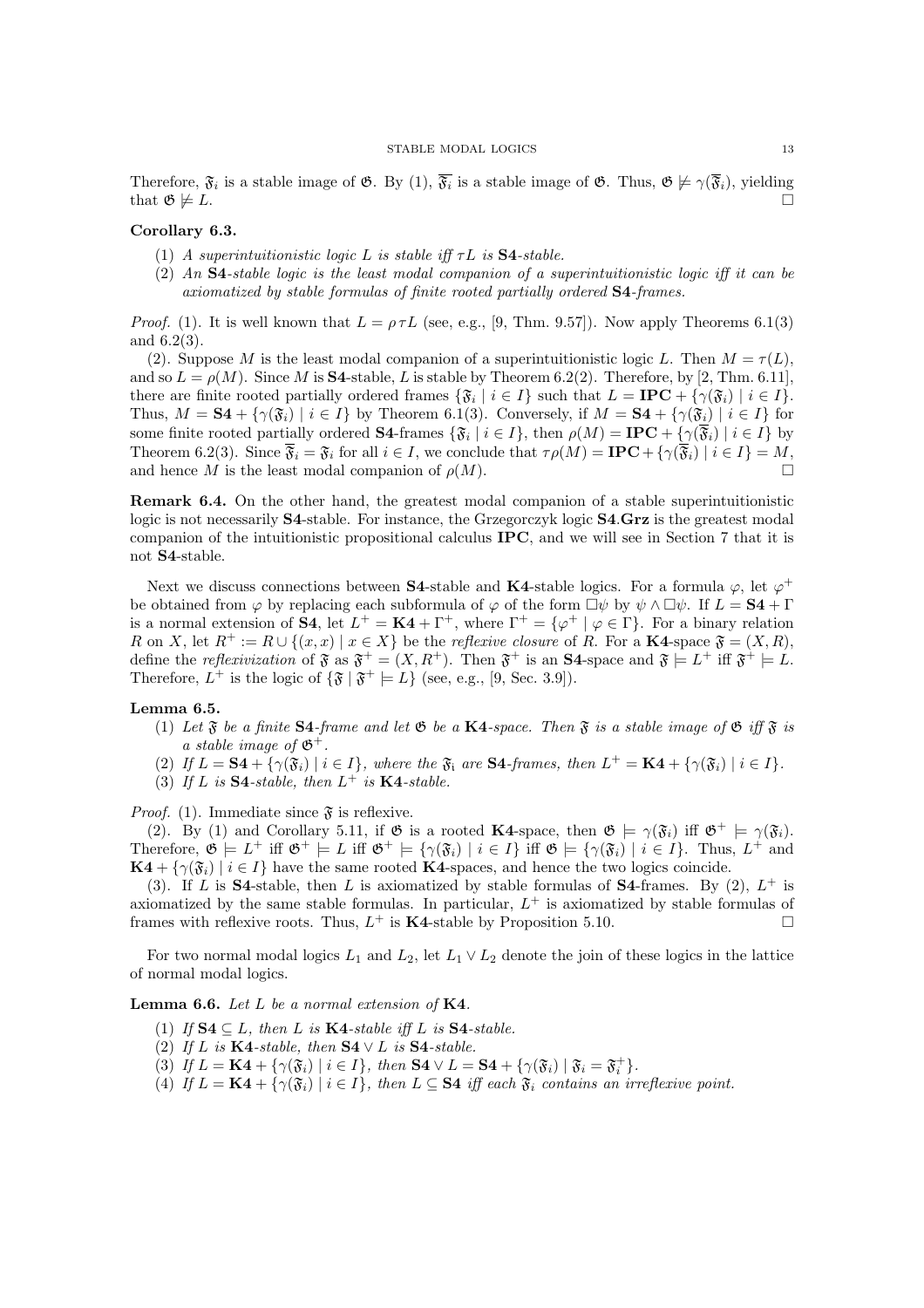*Proof.* (1). Observe that **S4** is a **K4**-stable class and apply Lemma 4.2(3).

(2). By Theorem 5.6, the rooted *L*-spaces are **K4**-stable. Therefore, the rooted  $(S4 \vee L)$ -spaces are **S4**-stable. Thus,  $S4 \vee L$  is S4-stable by Corollary 5.12.

(3). Let  $\mathfrak{G}$  be a rooted **S4**-space. We have  $\mathfrak{G} \models \mathbf{S4} \vee L$  iff  $\mathfrak{G} \models L$  iff  $\mathfrak{G} \models \gamma(\mathfrak{F}_i)$  for all  $i \in I$ . It is obvious that  $\mathfrak{G} \models \gamma(\mathfrak{F}_i)$  for every  $\mathfrak{F}_i$  that contains an irreflexive point because no such  $\mathfrak{F}_i$  can be a stable image of a reflexive space. Therefore,  $\mathfrak{G} \models \gamma(\mathfrak{F}_i)$  for all  $i \in I$  is equivalent to  $\mathfrak{G} \models \gamma(\mathfrak{F}_i)$ for all  $\mathfrak{F}_i$  with  $\mathfrak{F}_i = \mathfrak{F}_i^+$ . Thus,  $S4 \vee L = S4 + {\gamma(\mathfrak{F}_i) \mid \mathfrak{F}_i = \mathfrak{F}_i^+}$ .

(4). First suppose that each  $\mathfrak{F}_i$  contains an irreflexive point. Then  $\mathfrak{F}_i \neq \mathfrak{F}_i^+$  for all  $i \in I$ . Therefore, (3) implies that  $L \vee S4 = S4$ , and hence  $L \subseteq S4$ . Conversely, suppose that some  $\mathfrak{F}_i$  is reflexive. Since  $\mathfrak{F}_i \not\models L$  and  $\mathfrak{F}_i$  is an  $S4$ -frame, we see that  $L \not\subset S4$ . reflexive. Since  $\mathfrak{F}_i \not\models L$  and  $\mathfrak{F}_i$  is an **S4**-frame, we see that  $L \not\subseteq$  **S4**.

# Theorem 6.7.

(1) *There are continuum many* K4*-stable logics above* S4*.*

(2) *There are continuum many* K4*-stable logics between* K4 *and* S4*.*

*Proof.* (1). By [2, Thm. 6.13], there are continuum many stable superintuitionistic logics. Since  $L \neq L'$  implies  $\tau L \neq \tau L'$ , this together with Lemma 6.1 yields continuum many S4-stable logics above **S4**. By Lemma 6.6(1), these logics are also  $K4$ -stable. Thus, there are continuum many K4-stable logics above S4.

(2). Consider the sequence  $\{\mathfrak{F}_n \mid n \in \mathbb{N}_{\geq 1}\}$  shown in Figure 3. By [2, Lem. 6.12],  $\mathfrak{F}_n$  is not a stable image of  $\mathfrak{F}_m$  for  $n \neq m$ . We slightly modify the sequence. For  $n \in \mathbb{N}_{\geq 1}$ , let  $\mathfrak{G}_n$  be the **K4-frame that is obtained from**  $\mathfrak{F}_n$  **by making**  $x_1$  **irreflexive. The proof of [2, Lem. 6.12] shows** that  $\mathfrak{G}_n$  is not a stable image of  $\mathfrak{G}_m$  for  $n \neq m$ .



Figure 3

For  $I \subseteq \mathbb{N}_{\geq 1}$  let  $L_I = \mathbf{K4} + {\gamma(\mathfrak{G}_n) \mid n \in I}$ . Since each  $\mathfrak{G}_n$  has a reflexive root, by Proposition 5.10, every  $L_I$  is K4-stable. As each  $\mathfrak{G}_n$  has a an irreflexive point, by Lemma 6.6(4),  $L_I \subseteq S4$ for every  $I \subseteq \mathbb{N}_{\geq 1}$ . Thus, every  $L_I$  is a **K4**-stable logic between **K4** and **S4**. Finally, if  $n \in I \setminus J$ , then  $\gamma(\mathfrak{G}_n) \in L_J \setminus L_I$ , so the cardinality of  $\{L_I \mid I \subseteq \mathbb{N}_{\geq 1}\}$  is that of continuum, completing the proof. proof.  $\Box$ 

#### 7. Examples of K4-stable and S4-stable logics

In this final section we give many examples of **K4**-stable and **S4**-stable logics, and compare them to subframe and splitting transitive logics. We also show, as promised earlier, that some well-known logics are not stable.

We start by considering the following well-known logics (see, e.g., [9, p. 116]):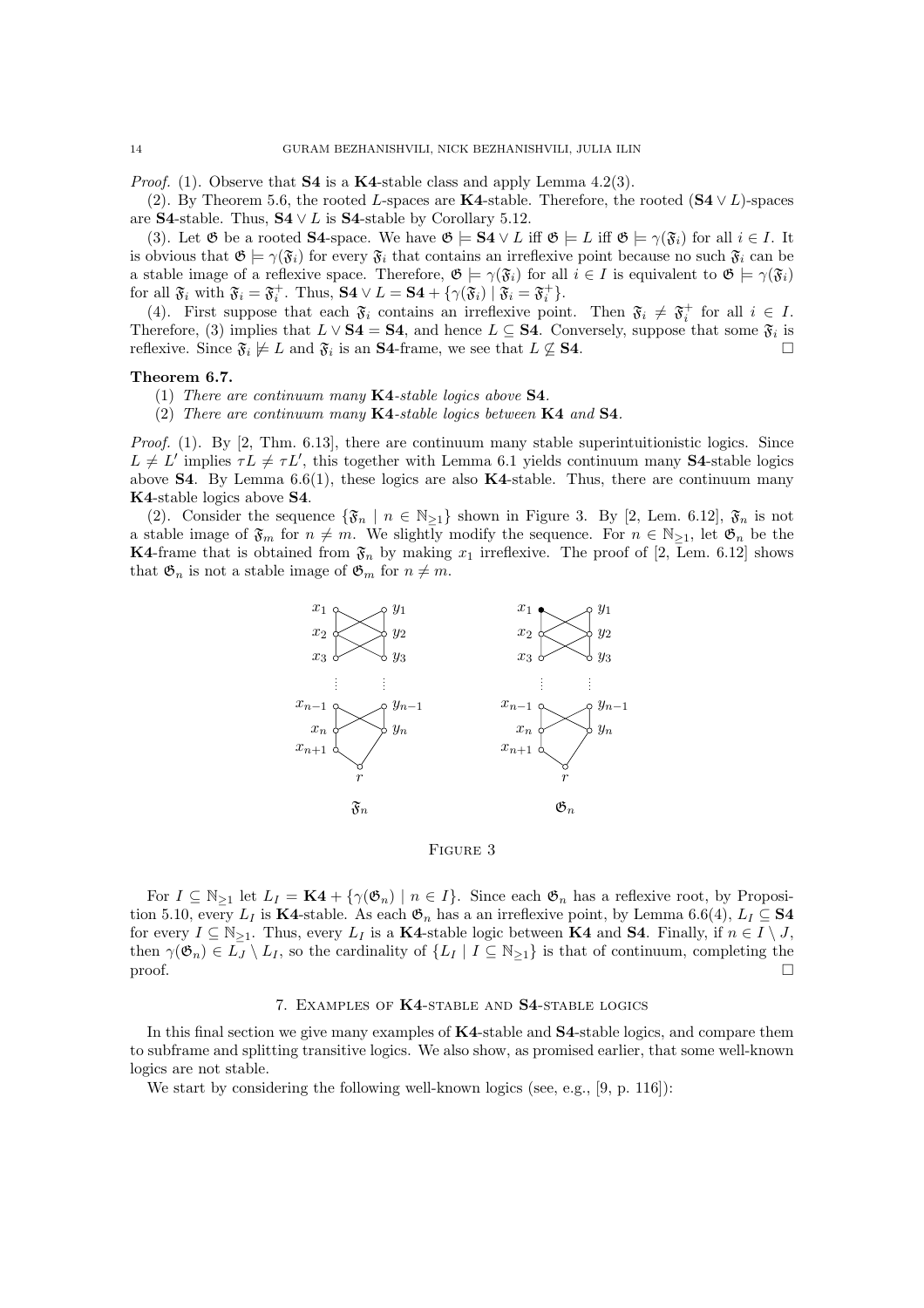- $\mathbf{D4} = \mathbf{K4} + \Box p \rightarrow \Diamond p$ , the logic of serial **K4-frames**;
- **K4B** = **K4** +  $p \rightarrow \Box \Diamond p$ , the logic of symmetric **K4**-frames;
- **K4.2** = **K4** +  $\Diamond(p \land \Box q) \rightarrow \Box(p \lor \Diamond q)$ , the logic of directed **K4**-frames;
- K4.3 = K4 +  $\Box(\Box^+ p \to q) \lor \Box(\Box^+ q \to p)$ , the logic of connected K4-frames;
- K4B $W_n = K4 + bw_n$ , the logic of K4-frames of width  $\leq n$ , where

$$
\mathbf{bw}_n := \bigwedge_{i=0}^{n-1} \Diamond p_i \to \bigvee_{0 \leq i \neq j \leq n} \Diamond (p_i \wedge \Diamond^+ p_j);
$$

• K4Alt<sub>n</sub> = K4 + alt<sub>n</sub>, the logic of K4-frames such that each point has  $\leq n$  alternatives, where

$$
\mathbf{alt}_n := \Box p_0 \vee \Box (p_0 \to p_1) \vee \cdots \vee \Box (p_0 \wedge \cdots \wedge p_{n-1} \to p_n).
$$

We also let  $\text{K4BTW}_n$  be the logic of K4-frames of top width  $\leq n$ , and consider the following normal extensions of S4:

- $S5 = S4 \vee K4B$ ;
- $S4.2 = S4 \vee K4.2$ ;
- $S4.3 = S4 \vee K4.3;$
- $S4BW_n = S4 \vee K4BW_n;$
- S4BTW<sub>n</sub> = S4  $\vee$  K4BTW<sub>n</sub>;
- $S4Alt_n = S4 \vee K4Alt_n$ .

Their corresponding superintuitionistic fragments are the following logics:

- $\mathbf{CPC} = \mathbf{IPC} + p \vee \neg p$ , the classical logic;
- LC = IPC +  $(p \rightarrow q) \vee (q \rightarrow p)$ , the Gödel-Dummett logic;
- $KC = IPC + \neg p \vee \neg \neg p$ , the logic of weak excluded middle;
- **BW**<sub>n</sub> = **IPC** +  $\bigvee_{i=0}^{n} (p_i \rightarrow \bigvee_{j \neq i} p_j);$
- **BTW**<sub>n</sub> = **IPC** +  $\bigwedge_{0 \le i \le j \le n} \neg(\neg p_i \land \neg p_j) \rightarrow \bigvee_{i=0}^n (\neg p_i \rightarrow \bigvee_{j \ne i} \neg p_j).$

In fact,  $S5 = \tau(CPC)$ ,  $S4.2 = \tau(LC)$ ,  $S4.3 = \tau(KC)$ , and more generally,  $S4BW_n = \tau(BW_n)$ and  $\mathbf{S4BTW}_n = \tau(\mathbf{BTW}_n)$  for every *n*. Lemma 6.1 together with the axiomatizations provided in [2, Thm. 7.5] yield:

Proposition 7.1. *The logics* S4*.*2 *and* S4*.*3 *are* S4*-stable. More generally,* S4BW*<sup>n</sup> and* S4BTW*<sup>n</sup> are* S4*-stable for every n. These logics are axiomatized by the following stable formulas:*

- (1)  $S4BW_n = S4 + \gamma(\mathcal{P}_\mathcal{S}^p) + \gamma(\mathcal{P}_\mathcal{S}^p)$ . In particular,  $S4.3 = S4 + \gamma(\mathcal{P}_\mathcal{S}^p) + \gamma(\mathcal{P}_\mathcal{S}^p)$ .
- (2)  $\textbf{S4BTW}_n = \textbf{S4} + \gamma(\mathcal{B}^n)$ . In particular,  $\textbf{S4.2} = \textbf{S4} + \gamma(\mathcal{B}^n)$ .

Since  $\mathbf{K4.2} = \mathbf{S4.2}^+$ ,  $\mathbf{K4.3} = \mathbf{S4.3}^+$ , and more generally,  $\mathbf{K4BW}_n = (\mathbf{S4BW}_n)^+$  and  $\mathbf{K4BTW}_n =$  $(\mathbf{S4BTW}_n)^+$  for every *n*, Proposition 7.1 together with Lemma 6.5 yield:

Proposition 7.2. *The logics* K4*.*2 *and* K4*.*3 *are* K4*-stable. More generally,* K4BW*<sup>n</sup> and* K4BTW*<sup>n</sup> are* K4*-stable for every n. These logics are axiomatized by the following stable formulas:*

- (1)  $\mathbf{K4BW}_{n} = \mathbf{K4} + \gamma(\mathcal{F}_{\mathcal{S}}^{\mathcal{P}}) + \gamma(\mathcal{F}_{\mathcal{S}}^{\mathcal{P}}).$  In particular,  $\mathbf{K4.3} = \mathbf{K4} + \gamma(\mathcal{F}_{\mathcal{S}}^{\mathcal{P}}) + \gamma(\mathcal{F}_{\mathcal{S}}^{\mathcal{P}}).$
- (2)  $\mathbf{K4BTW}_n = \mathbf{K4} + \gamma(\mathcal{C}\mathcal{S})$ . In particular,  $\mathbf{K4.2} = \mathbf{K4} + \gamma(\mathcal{C}\mathcal{S})$ .

It is well known (see, e.g., [9]) that all these logics under consideration have the finite model property, and hence are the logics of their finite rooted frames.

Theorem 7.3. *The logics* D4*,* S4*,* K4B*, and* K4Alt*<sup>n</sup> are* K4*-stable for all n. They are axiomatized by the following stable formulas:*

(1)  $\mathbf{D4} = \mathbf{K4} + \gamma(\bullet);$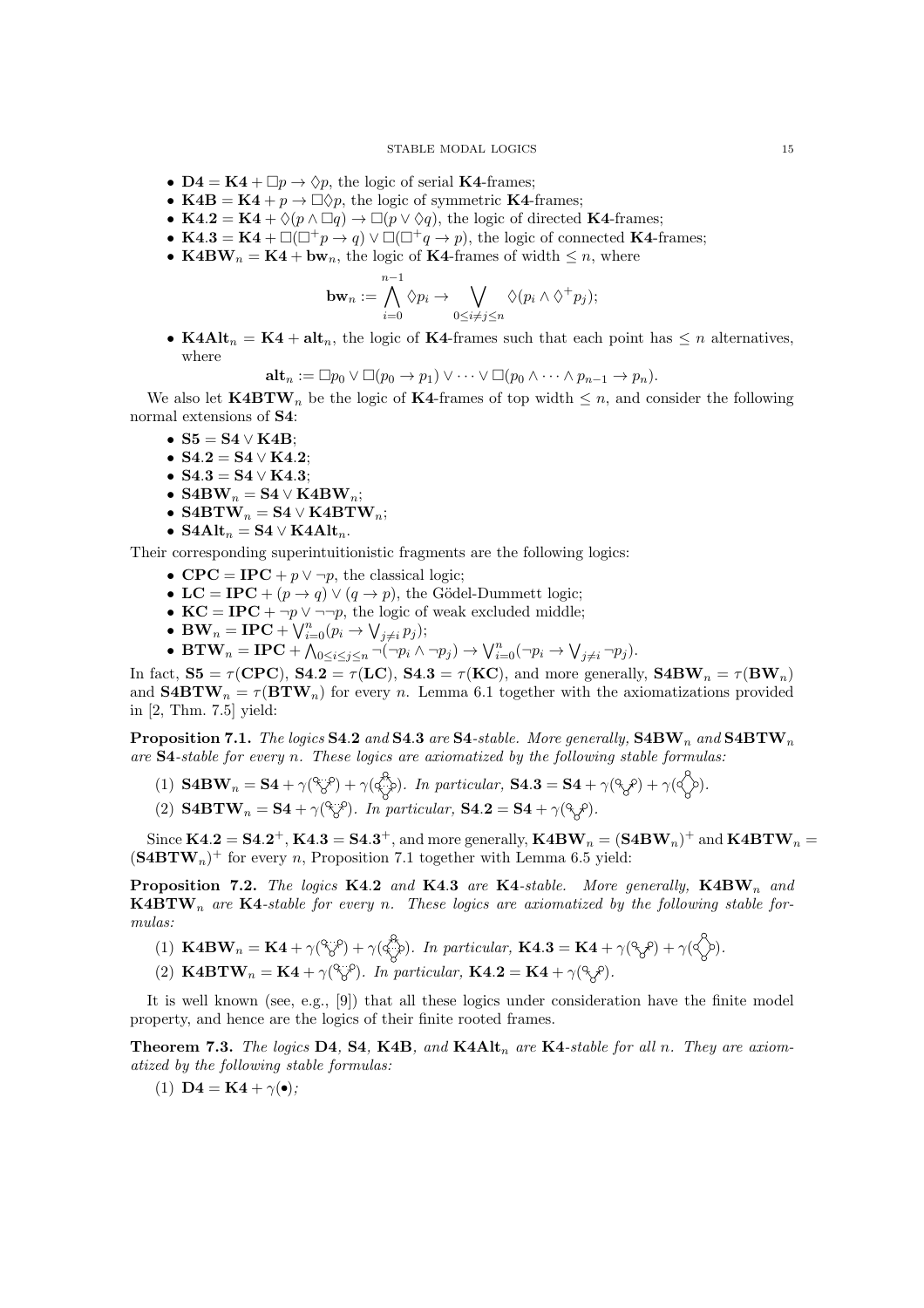(2) **S4** = **K4** +  $\gamma(\bullet)$  +  $\gamma(\frac{0}{i})$ ;

(3) 
$$
\mathbf{K4B} = \mathbf{K4} + \gamma(\hat{\mathbf{y}});
$$

(4)  $\textbf{K4Alt}_n = \textbf{K4} + \gamma(\textcircled{\cdots})$ , where  $\textcircled{\cdots}$  denotes the  $(n+1)$ -cluster.

*Proof.* Since all the logics in the above list have the finite model property, they are logics of their finite rooted frames. Therefore, to see that these logics are  $K4$ -stable, it suffices to show that their finite rooted frames form a K4-stable class. But this is straightforward.

As an example, we show that the class of finite rooted frames for **K4B** is **K4**-stable. Let  $\mathfrak{F} = (X, R)$  be a finite rooted **KB**-frame with root *r*. Then  $\mathfrak{F}$  is transitive and symmetric. Let  $f : \mathfrak{F} \to \mathfrak{G}$  be a stable map onto the finite K4-frame  $\mathfrak{G} = (Y, R)$ . We show that  $\mathfrak{G}$  is symmetric. Suppose that  $f(w)Rf(v)$ . Since r is a root of  $\mathfrak{F}$ , rRw and rRv in  $\mathfrak{F}$ , and by symmetry, also *vRr* implying  $f(r)Rf(w)$  and  $f(v)Rf(r)$ . Thus,  $f(v)Rf(w)$  by transitivity of  $\mathfrak{F}$ . The stability of the other logics can be proven similarly. Next we verify the axiomatizations in terms of stable formulas.

(1). Let  $\mathfrak X$  be a K4-space. It is sufficient to show that  $\mathfrak X \models \Box p \rightarrow \Diamond p$  iff  $\mathfrak X \models \gamma(\bullet)$ . If  $\mathfrak{X} \not\models \Box p \rightarrow \Diamond p$ , then there is  $x \in X$  such that  $xRy$  for all  $y \in X$ . Therefore,  $\{x\}$  is a closed up-set of *X*, and  $\mathfrak{Y} = (\{x\}, \emptyset)$  is a finite rooted **K4**-frame. The unique map from  $\mathfrak{Y}$  onto  $\bullet$  is stable, and so we conclude that  $\mathfrak{X} \not\models \gamma(\bullet)$ . Conversely, suppose that  $\mathfrak{X} \not\models \gamma(\bullet)$ . Then there is a stable map from a topo-rooted closed up-set 2 of  $\mathfrak X$  onto  $\bullet$ . This implies that 2 is a singleton with no *R*-successors, and hence  $\mathfrak{X}$  contains a point with no *R*-successors. Thus,  $\mathfrak{X} \not\models \Box p \rightarrow \Diamond p$ .

(2). Let  $\mathfrak X$  be a K4-space. It is sufficient to show that  $\mathfrak X \models p \rightarrow \Diamond p$  iff  $\mathfrak X \models \gamma(\bullet), \gamma(\hat{\beta})$ . Suppose  $\mathfrak{X} \not\models \gamma(\bullet)$  or  $\mathfrak{X} \not\models \gamma(\hat{\uparrow})$ . Then there is a topo-rooted closed up-set  $\mathfrak{Y}$  of  $\mathfrak{X}$  and a stable map from 20 onto  $\bullet$  or  $\frac{6}{1}$ . Observe that under a stable map a preimage of an irreflexive point has to be irreflexive. Now both of the latter frames contain an irreflexive point, so in either case 2) contains an irreflexive point. Therefore, so does  $\mathfrak{X}$ . Thus,  $\mathfrak{X}$  is not reflexive, and so  $\mathfrak{X} \not\models p \rightarrow \Diamond p$ . For the converse, suppose that *x* is an irreflexive point of  $\mathfrak{X}$ . Consider the closed up-set  $Y := R^+ [x]$  of  $\mathfrak{X}$ , and let  $\mathfrak{Y}$  be the corresponding **K4**-space. Clearly *x* is a unique root of  $\mathfrak{Y}$ . Since  $x \notin R[x]$ , there is a clopen subset of  $\mathfrak X$  separating x from  $R[x]$ . Therefore, x is an isolated point of Y. Thus,  $\mathfrak Y$  is topo-rooted. If  $Y = \{x\}$ , then the unique map from 2 onto  $\bullet$  is stable, and so  $\mathfrak{X} \not\models \gamma(\bullet)$ . Otherwise mapping x to the root of  $\frac{1}{2}$  and the rest of Y to the top point of  $\frac{1}{2}$  gives rise to a stable map, and hence  $\mathfrak{X} \not\models \gamma({\mathcal{C}})$ .

(3). As we already pointed out, **K4B** has the finite model property. Also, since  $\mathbf{K4} + \gamma(\frac{9}{1})$  is axiomatized over K4 by the stable formula of a finite rooted K4-frame with a reflexive root, it has the finite model property by Proposition 5.10. Therefore, it is sufficient to show that for any finite rooted **K4**-frame  $\mathfrak{F} = (X, R)$ , we have  $\mathfrak{F} \models p \rightarrow \Box \Diamond p$  iff  $\mathfrak{F} \models \gamma(\mathfrak{F})$ . Suppose  $\mathfrak{F} \not\models p \rightarrow \Box \Diamond p$ . Then  $\mathfrak{F}$ is not symmetric, and so there are  $x, y \in X$  such that  $xRy$  but  $yRx$ . Define  $f : \mathfrak{F} \to \mathfrak{F}$  by mapping  $R^+[y]$  to the top node of  $\frac{3}{2}$  and the rest to the root of  $\frac{3}{2}$ . It is easy to see that *f* is an onto stable map. Therefore,  $\mathfrak{F} \not\models \frac{9}{1}$ . Conversely, if  $\mathfrak{F} \not\models \gamma(\frac{9}{1})$ , then since  $\mathfrak{F}$  is rooted, by Lemma 5.2, there is a stable map from  $\mathfrak{F}$  onto  $\frac{8}{1}$ . Let x be a root of  $\mathfrak{F}$  and let  $y \in X$  be such that  $f(y)$  is the top point of Since *f* is stable, *xRy* but *yRx*. Thus,  $\mathfrak{F}$  is not symmetric. This yields that  $\mathfrak{F} \not\models p \rightarrow \Box \Diamond p$ .

(4). Observe that there is a stable map from a finite rooted **K4**-frame  $\mathfrak{F}$  onto the  $(n + 1)$ cluster  $\langle \cdots \rangle$  iff the cardinality of  $\mathfrak F$  is greater than *n*. The result follows since both **K4Alt**<sub>*n*</sub> and **K4** +  $\gamma(\circ\cdots\circ)$  have the finite model property.

As a corollary to Theorem 7.3 we obtain:

Corollary 7.4. *The logics* S5 *and* S4Alt*<sup>n</sup> are* S4*-stable for all n. They are axiomatized over* S4 *by the following stable formulas:*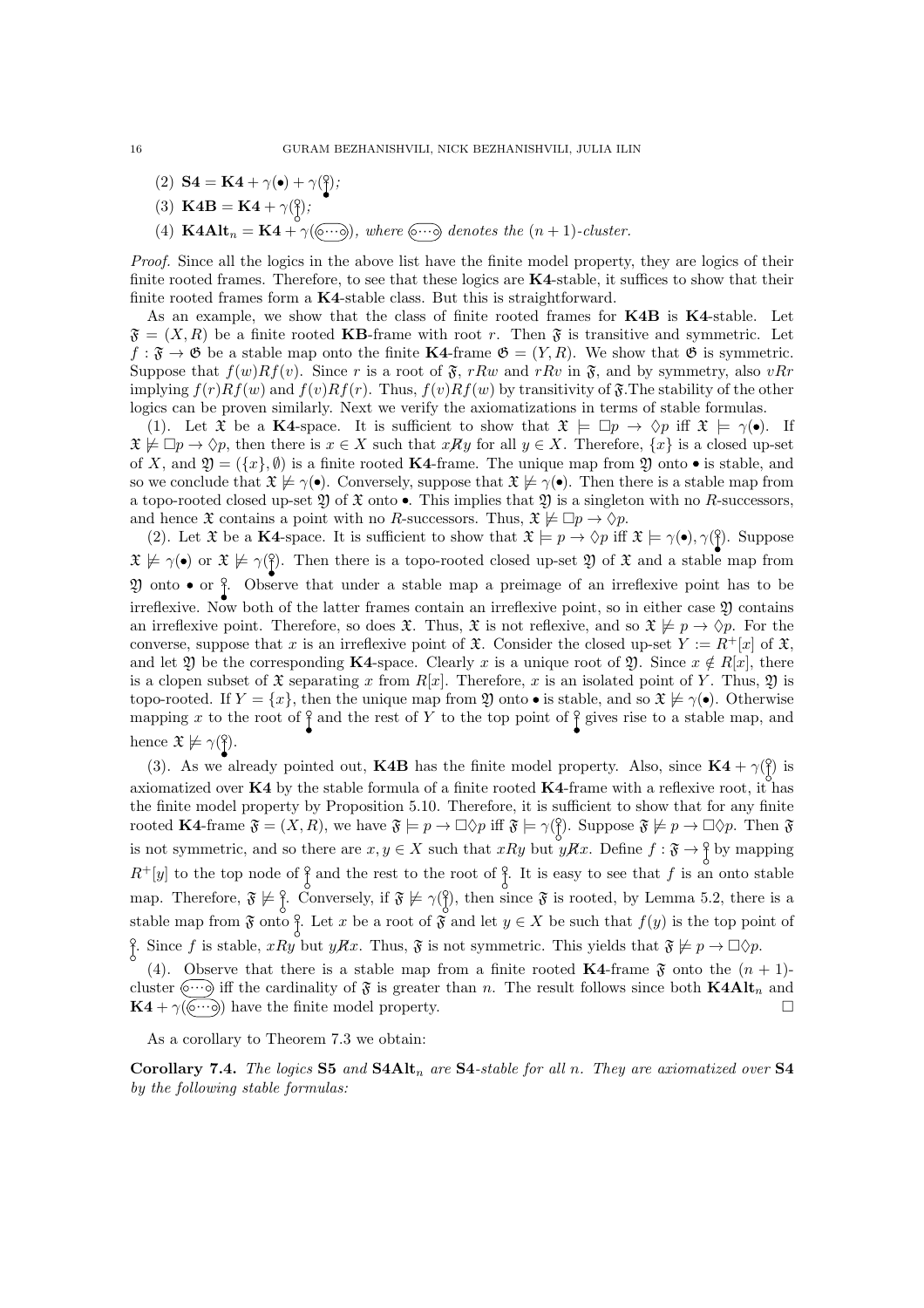- (1)  $S5 = S4 + \gamma {8 \choose 2}.$
- (2)  $\textbf{S4Alt}_n = \textbf{S4} + \gamma(\widehat{\textbf{0}\cdots\textbf{0}}).$

In the following table we summarize the axiomatizations of K4-stable and S4-stable logics obtained above.

| TABLE 1. Axiomatizations of some K4-stable and S4-stable logics |  |                                                                                                                                               |                     |  |                                                                                                                                                                                   |  |  |  |  |
|-----------------------------------------------------------------|--|-----------------------------------------------------------------------------------------------------------------------------------------------|---------------------|--|-----------------------------------------------------------------------------------------------------------------------------------------------------------------------------------|--|--|--|--|
| D4                                                              |  | $=$ K4 + $\gamma(\bullet)$                                                                                                                    | S4                  |  | $= \mathbf{K4} + \gamma(\bullet) + \gamma(\overset{\circ}{})$                                                                                                                     |  |  |  |  |
| K4B                                                             |  | $= \mathbf{K4} + \gamma(\frac{\mathbf{0}}{2})$                                                                                                | $\mathbf{S5}$       |  | $=$ <b>S4</b> + $\gamma(\xi)$                                                                                                                                                     |  |  |  |  |
| K4.2                                                            |  | $= \mathbf{K4} + \gamma(\tilde{\mathbf{Q}}_{\mathbf{X}}^{\mathbf{P}})$                                                                        | S <sub>4.2</sub>    |  | $=$ $S4 + \gamma(\ddot{\zeta}\beta)$                                                                                                                                              |  |  |  |  |
| <b>K4.3</b>                                                     |  | = $\mathbf{K4} + \gamma (\overset{\circ}{\gamma} \overset{\circ}{\gamma}) + \gamma (\overset{\circ}{\gamma} \overset{\circ}{\gamma})$         | S4.3                |  | $=$ <b>S4</b> + $\gamma$ ( $\gamma$ $\gamma$ ) + $\gamma$ ( $\gamma$ )                                                                                                            |  |  |  |  |
| $\mathbf{K}$ 4BW <sub>n</sub>                                   |  | $= \mathbf{K4} + \gamma({}^{\mathbb{Q}}\hspace{-1pt}\mathcal{S}^{\mathbb{P}}) + \gamma({}^{\mathbb{Z}}\hspace{-1pt}\mathcal{S}^{\mathbb{P}})$ | $\mathbf{S4BW}_{n}$ |  | $= \quad {\bf S4} + \gamma({}^\circ\hspace{-0.05cm}\zeta\hspace{-0.05cm}\zeta\hspace{-0.05cm}) + \gamma({\bf q}^\star\hspace{-0.05cm}\zeta\hspace{-0.05cm}\zeta\hspace{-0.05cm})$ |  |  |  |  |
| $\mathbf{K}$ 4 $\mathbf{BTW}_n$                                 |  | $= \mathbf{K4} + \gamma$ <sup>(<math>\gamma</math></sup> $\beta$ <sup>o</sup> )                                                               | $\mathbf{S4BTW}_n$  |  | $=$ $S4 + \gamma$ <sup>(<math>\gamma</math></sup> $\gamma$ <sup>2</sup> )                                                                                                         |  |  |  |  |
| $\text{K4Alt}_n$                                                |  | $= \mathbf{K4} + \mathbf{K4} + \gamma(\widehat{\circ\cdots\circ})$                                                                            | $S4Alt_n$           |  | $=$ <b>S4</b> + $\gamma(\circ\cdots\circ)$                                                                                                                                        |  |  |  |  |

Remark 7.5. As we saw in Theorem 3.2, S5 is actually a stable logic. Therefore, by [3, Prop. 7.6], it is axiomatizable over  $\bf{K}$  by stable rules. We show that  $\bf{S5}$  is in fact axiomatized by the following set  $\Gamma := \{ \rho(\bullet), \rho(\bullet \to \circ), \rho(\begin{array}{c} \circ \\ \circ \end{array}), \rho(\begin{array}{c} \circ \\ \bullet \end{array}) \}$  of stable rules. For this we first observe that a finite rooted frame validates  $\Gamma$  iff it is a cluster. It is easy to see that none of the frames  $\bullet$ ,  $\bullet \rightarrow \circ$ ,  $\uparrow$ , and

 $\overrightarrow{a}$  is a stable image of a finite cluster, so every finite cluster validates  $\Gamma$ . Conversely, suppose that  $\mathfrak{F} = (X, R)$  is a finite rooted frame that is not a cluster. There are several cases to consider. If  $\mathfrak{F}$  is a singleton, then it is irreflexive, so • is a stable image of  $\mathfrak{F}$ , and hence  $\mathfrak{F} \not\models \rho(\bullet)$ . Suppose that  $\mathfrak F$  has at least two points. If  $\mathfrak F$  contains an irreflexive point x, then  $\bullet\rightarrow\infty$  is a stable image of  $\mathfrak F$  as mapping x to the irreflexive point of  $\bullet\rightarrow\infty$  and the rest to the reflexive point of  $\bullet\rightarrow\infty$  is an onto stable map. Therefore,  $\mathfrak{F} \not\models \rho(\bullet \rightarrow \circ)$ . Finally, suppose that  $\mathfrak{F}$  is reflexive. If  $\mathfrak{F}$  contains exactly two points *x* and *y*, then without loss of generality we may assume that *xRy* and *yRx*. Thus, mapping *x* to the root of  $\int$  and *y* to the other point of  $\int$  is stable and onto, and hence  $\tilde{\mathfrak{F}} \not\models \rho(\hat{f})$ . Suppose  $\tilde{\mathfrak{F}}$ 

has at least three points. We show that there is a stable map from  $\mathfrak{F}$  onto  $\stackrel{\star}{\longleftrightarrow}$ . Since  $\mathfrak{F}$  is not a cluster, without loss of generality we may assume that there are  $x, y \in \mathfrak{F}$  with  $xRy$ . Then mapping *x* to the top node, *y* to the bottom right node, and all the other points to the bottom left node of  $\overline{\mathscr{L}}$  provides a stable map that is also onto since  $\mathfrak{F}$  contains at least three points. This yields  $\mathfrak{F} \not\models \rho(\overbrace{\infty}^{\infty})$ .

Now, let  $L$  be the logic axiomatized over  $\bf{K}$  by  $\Gamma$ . Since  $\bf{S5}$  is the logic of finite clusters and each such validates  $\Gamma$ , we see that  $L \subseteq S5$ . Conversely, by Theorem 3.1, L is the logic of a stable class of finite rooted frames. Each such must be a cluster. Therefore,  $S5 \subseteq L$ , and hence S5 is axiomatized over  $\mathbf K$  by  $\Gamma$ .

Next, as promised, we show that several well-known logics are not stable. Namely, consider the following well-known logics (see, e.g., [9, p. 116]):

- $KB = K + p \rightarrow \Box \Diamond p$ , the logic of symmetric frames;
- K5 =  $K + \Diamond \Box p \rightarrow \Box p$ , the logic of Eucliedean frames;
- $GL = K4 + \Box(\Box p \rightarrow p) \rightarrow \Box p$ , the logic of dually well-founded K4-frames;
- **S4.Grz** = **S4** +  $\Box(\Box(p \rightarrow \Box p) \rightarrow p) \rightarrow p$ , the logic of Noetherian **S4**-frames;
- K4.1 = K4.1 +  $\Box \Diamond p \rightarrow \Diamond \Box p$ , the logic of K4-frames with degenerate final clusters;
- $S4.1 = S4 \vee K4.1$ , the logic of S4-frames with degenerate final clusters.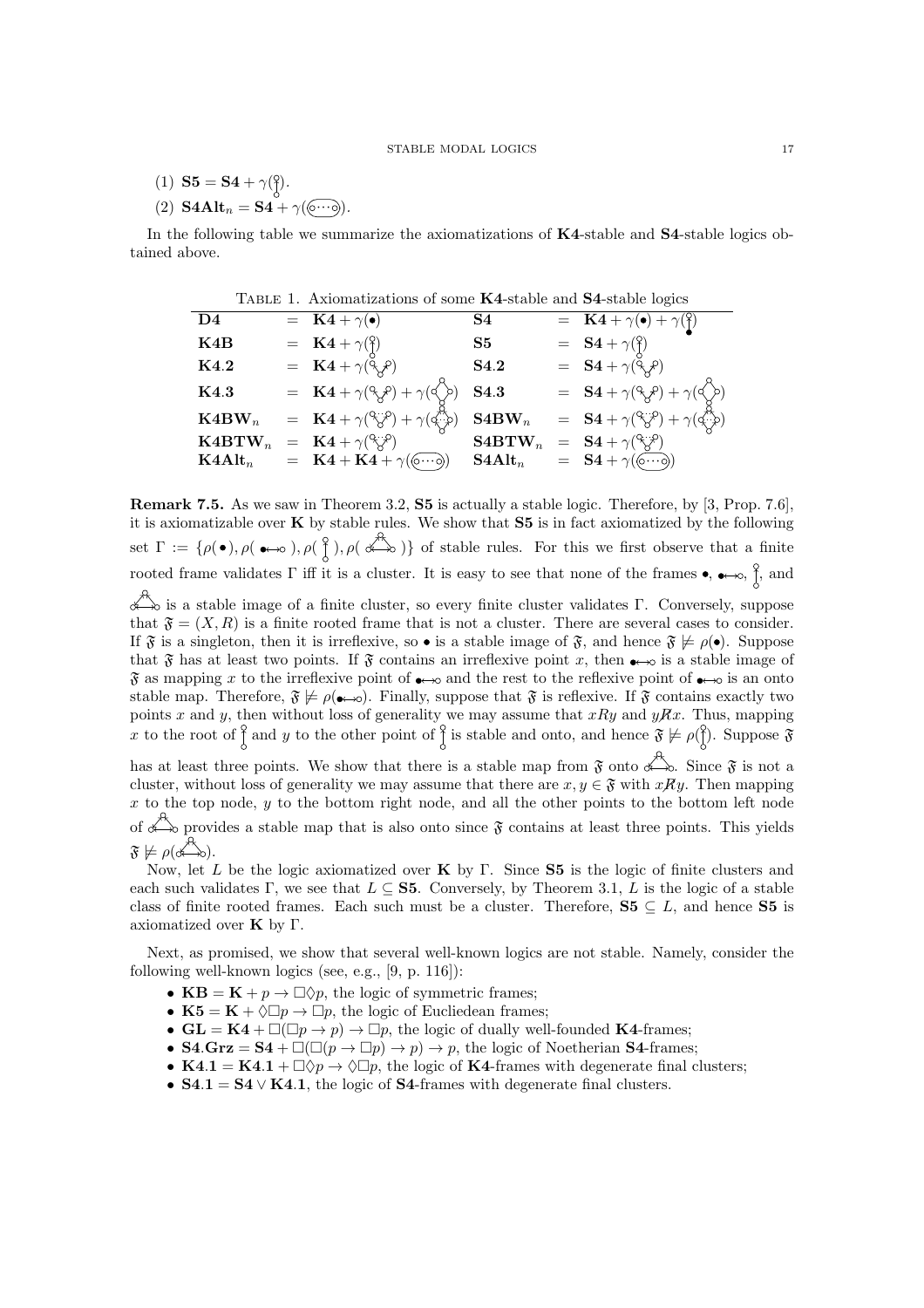Theorem 7.6. *None of the logics* K4*,* S4*,* KB*, and* K5 *is stable. Neither are the logics* GL*,* S4*.*Grz*,* K4*.*1*, and* S4*.*1*. In fact,* GL *and* K4*.*1 *are not* K4*-stable and* S4*.*Grz *and* S4*.*1 *are neither* K4*-stable nor* S4*-stable.*

*Proof.* We start by showing that **K4** is not stable. If **K4** were stable, then by Theorem 3.1, there would exist a stable class  $K$  of finite rooted **K4**-frames whose logic is **K4**. Consider the finite rooted frames  $\mathfrak{F}, \mathfrak{G}$  and an onto stable map  $\mathfrak{G} \rightarrow \mathfrak{F}$  shown below.



Note that  $\mathfrak G$  is transitive, but  $\mathfrak F$  is not. Since  $\mathfrak G$  is a **K4**-frame and  $\mathfrak G \not\models \gamma(\mathfrak G)$ , we see that  $\mathbf{K4} \not\models \gamma(\mathfrak{G})$ . Therefore, there is  $\mathfrak{H} \in \mathcal{K}$  such that  $\mathfrak{H} \not\models \gamma(\mathfrak{G})$ . As  $\mathfrak{G}$  has a reflexive root, by Proposition 5.10(1),  $\mathfrak{G}$  is a stable image of  $\mathfrak{H}$ . Thus, since K is stable,  $\mathfrak{G} \in \mathcal{K}$ . The same reasoning yields  $\mathfrak{F} \in \mathcal{K}$ . But this is a contradiction as  $\mathfrak{F}$  is not transitive. Consequently, **K4** is not a stable logic.

A similar reasoning gives that S4 is not a stable logic. We next show that KB is not a stable logic. If it were, then by Theorem 3.1, there would exist a stable class  $K$  of finite rooted **KB**-frames whose logic is **KB**.

**Claim 7.7.** There is  $\mathfrak{F} \in \mathcal{K}$  containing distinct x, y that are not R-related to each other.

*Proof.* Clearly the KB-model

$$
p \leftarrow q
$$

refutes  $bw_1 = \Diamond p \land \Diamond q \rightarrow \Diamond (p \land \Diamond^+ q) \lor \Diamond (q \land \Diamond^+ p)$ . Therefore, **KB**  $\nvdash bw_1$ . Thus, there is  $\mathfrak{F} \in \mathcal{K}$ such that  $\mathfrak{F} \not\models \mathbf{bw}_1$ . It is easy to see that  $\mathfrak{F}$  has the desired property.

For such an  $\mathfrak{F} = (X, R)$  define  $\mathfrak{F}' = (X, R')$ , where  $R' = R \cup \{(x, y)\}$ . Then the identity map is a stable map from  $\mathfrak{F}$  onto  $\mathfrak{F}'$ . Since  $\mathcal{K}$  is stable,  $\mathfrak{F}' \in \mathcal{K}$ . But this is a contradiction as  $\mathfrak{F}'$  is not symmetric. Thus, **KB** is not a stable logic.

Next we show that K5 is not a stable logic. If K5 were stable, then there would be a stable class  $K$  of finite rooted K5-frames whose logic is K5.

**Claim 7.8.** *There is*  $\mathfrak{F} \in \mathcal{K}$  *containing x,y such that xRy and xRx.* 

*Proof.* Clearly the K5-model

*p*  $\longrightarrow$  → *p* → *p* → *p* → *p* → *p* → *p* → *p* → *p* → *p* → *p* → *p* → *p* → *p* → *p* → *p* → *p* → *p* → *p* → *p* → *p* → *p* → *p* → *p* → *p* → *p* → *p* → *p* → *p* → *p* → *p* → *p* → *p* → *p* → *p* → *p* →

refutes the formula  $\varphi := p \to \Diamond p \lor \Box \bot$ . Therefore, **K5**  $\nvdash \varphi$ . Thus, there is  $\mathfrak{F} \in \mathcal{K}$  such that  $\mathfrak{F} \not\models \varphi$ .<br>It is easy to see that  $\mathfrak{F}$  has the desired property It is easy to see that  $\mathfrak F$  has the desired property.

For such an  $\mathfrak{F} = (X, R)$  define  $\mathfrak{F}' = (X, R')$ , where  $R' = R \cup \{(y, x)\}$ . Then the identity map is a stable map from  $\mathfrak{F}$  onto  $\mathfrak{F}'$ . Since  $\mathcal{K}$  is stable,  $\mathfrak{F}' \in \mathcal{K}$ . But this is a contradiction as  $\mathfrak{F}'$  is not Euclidean because in an Euclidean frame every successor is reflexive. Thus, K5 is not a stable logic.

Next we show that **S4.Grz** is not a stable logic. By Lemma  $4.2(1)$ , it is sufficient to show that **S4.Grz** is not **S4**-stable. It is easy to see that the map  $\mathfrak{F} \rightarrow \mathfrak{G}$  between finite rooted **S4**-frames depicted below is stable.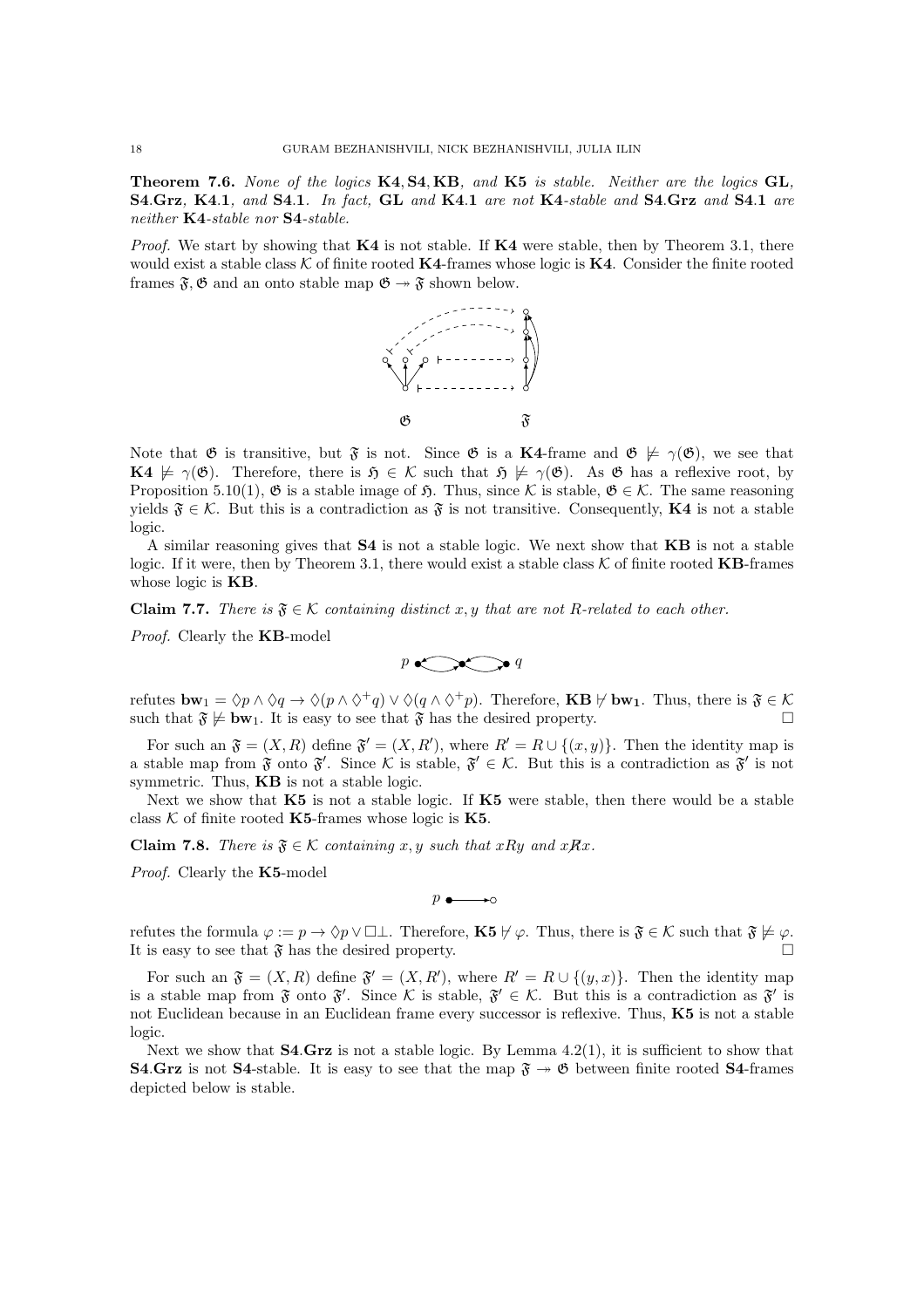

Note that  $\mathfrak{F}$  is a **S4.Grz**-frame, while  $\mathfrak{G}$  is not. Therefore, by Corollary 5.12, **S4.Grz** is not S4-stable. Thus, by Lemma 6.6(1), S4*.*Grz is not K4-stable.

The same argument yields that S4*.*1 is not S4-stable. Therefore, by Lemma 6.6(1), S4*.*1 is not K4-stable. Since  $S4.1 = S4 \vee K4.1$ , Lemma 6.6(2) yields that K4.1 is not K4-stable. Thus, neither **S4.1** nor **K4.1** is stable by Lemma 4.2(1).

Finally, we show that  $GL$  is not stable. For this it is sufficient to show that  $GL$  is not  $K4$ -stable. It is easy to see that the map depicted below is a stable map from a finite rooted  $GL$ -frame  $\mathfrak{F}$  onto a finite rooted  $K4$ -frame  $\mathfrak{G}$ , which is not a GL-frame.

$$
\begin{array}{c}\n\bullet & \vdash \texttt{----------}\rightarrow \circ \\
\mathfrak{F} & \mathfrak{G}\n\end{array}
$$

The rest of the argument is the same as in the case of **S4.Grz.**  $\Box$ 

We conclude the paper by comparing K4-stable logics to transitive subframe, cofinal subframe, and union-splitting logics (these classes of logics are discussed in detail in [9, Sec. 10.5 and 11.3]). Table 2 provides examples that tell these classes apart.

| TABLE 2            |                        |                                   |                          |                 |                       |                       |  |  |  |  |  |
|--------------------|------------------------|-----------------------------------|--------------------------|-----------------|-----------------------|-----------------------|--|--|--|--|--|
|                    | transitive<br>subframe | transitive<br>cofinal<br>subframe | K4-<br>stable            | $S4-$<br>stable | union<br>K4-splitting | union<br>S4-splitting |  |  |  |  |  |
| S <sub>4.2</sub>   |                        |                                   |                          |                 |                       |                       |  |  |  |  |  |
| S4.Grz             |                        |                                   | $\overline{\phantom{0}}$ | ٠               |                       |                       |  |  |  |  |  |
| GL                 |                        |                                   | -                        | $\times$        |                       | $\times$              |  |  |  |  |  |
| $\tau L$           |                        |                                   |                          |                 |                       |                       |  |  |  |  |  |
| K4BTW <sub>3</sub> |                        |                                   |                          | $\times$        |                       | X                     |  |  |  |  |  |
| S4BTW <sub>3</sub> |                        |                                   |                          |                 |                       |                       |  |  |  |  |  |

" $\checkmark$ " means the logic belongs to the class; "-" means the logic does not belong to the class; " $\times$ " means not applicable.

- By Proposition 7.1, **S4.2** is **S4**-stable. Therefore, by Lemma 6.6(1), **S4.2** is **K4**-stable. It is well known that  $S4.2$  is  $S4$ -splitting (see, e.g., [13]). Since  $S4$  is a union  $K4$ -splitting, it follows that  $S4.2$  is a union  $K4$ -splitting. Finally, it is well known that  $S4.2$  is a cofinal subframe logic (see, e.g.,  $[9, \text{Sec. } 9.4]$ ), and it is easy to see that  $S4.2$  is not a subframe logic.
- By Theorem 7.6, **S4.Grz** is neither **S4**-stable nor **K4**-stable. On the other hand, it is well known that **S4.Grz** is a subframe logic (see, e.g., [9, Sec. 9.4]). Therefore, **S4.Grz** is a cofinal subframe logic. Finally, it is well known that S4.Grz is a union S4-splitting (see, e.g., [8, Exm. 1.11]). Thus,  $S4.Grz$  is a union  $K4$ -splitting.
- By Theorem 7.6, GL is not K4-stable, and it is well known that GL is not a union K4splitting (see, e.g.,  $[9, Exe. 9.13]$ ). On the other hand, it is well known that **GL** is a subframe logic (see, e.g., [9, Sec. 9.4]). Thus,  $GL$  is a cofinal subframe logic.
- *•* It was shown in [4] that there is a stable superintuitionistic logic *L* which is not a cofinal subframe logic. Therefore, neither is  $\tau L$ . Thus,  $\tau L$  is not a subframe logic. By Lemma 6.1,  $\tau L$  is **S4**-stable. Since L is a tabular logic, it is a union splitting superintuionistic logic (see,